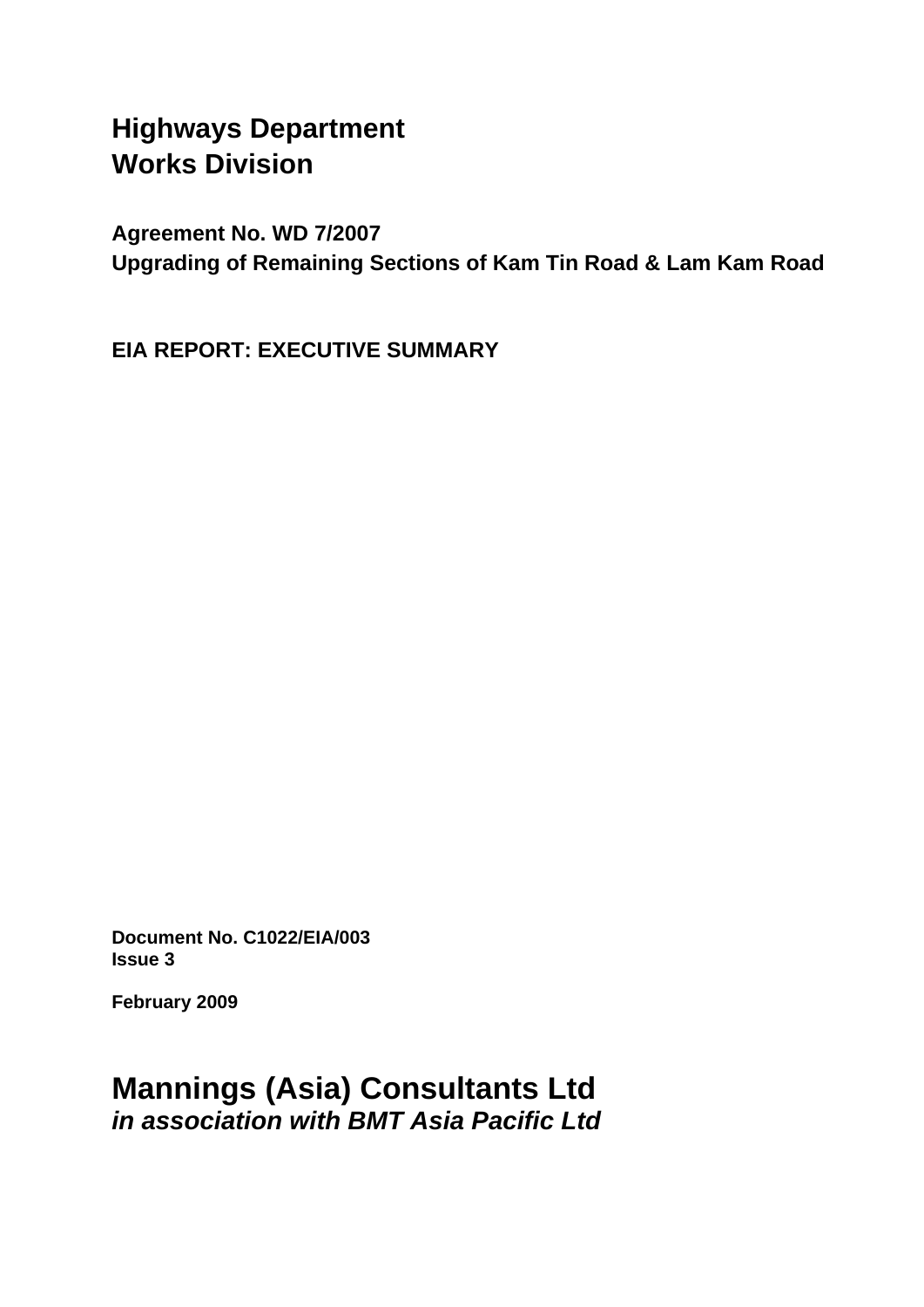C1022/EIA/003 Issue 3 February 2009

#### **Construction Agreement No. WD 7/2007 Upgrading of Remaining Sections of Kam Tin Road and Lam Kam Road**

**EIA Report: Executive Summary** 

Approved for Issue by:

Mark Cheung

Position: Project Director

Date: **................................** 

**Highways Department Works Division** 

16/F Skyline Tower 39 Wang Kwong Road Kowloon Bay, Kowloon.

#### **Mannings (Asia) Consultants Ltd**

**in association with** *BMT Asia Pacific Ltd* Units A-B, 14/F, Skyline Tower, 18 Tong Mei Road, Mongkok, Kowloon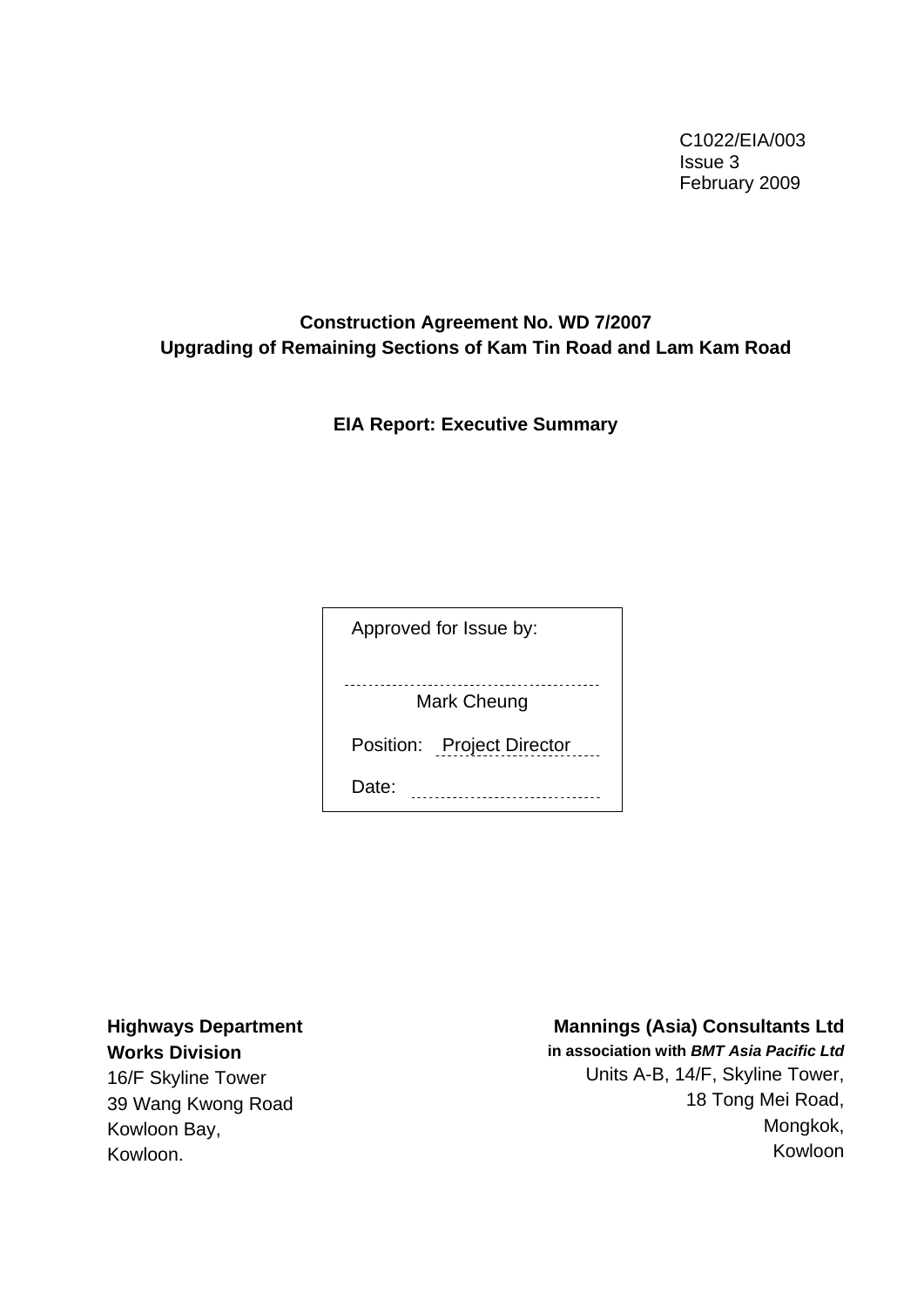# **Agreement No. WD 7/2007 Upgrading of Remaining Sections of Kam Tin Road and Lam Kam Road**

## **EIA REPORT: EXECUTIVE SUMMARY**

## **CONTENT**

- **1.0 [INTRODUCTION](#page-3-0)**
- **2.0 [AIR QUALITY IMPACT ASSESSMENT](#page-5-0)**
- **3.0 [NOISE IMPACT ASSESSMENT](#page-7-0)**
- **4.0 [WATER QUALITY IMPACT ASSESSMENT](#page-9-0)**
- **5.0 [WASTE MANAGEMENT](#page-11-0)**
- **6.0 [ECOLOGICAL IMPACT ASSESSMENT](#page-14-0)**
- **7.0 [CULTURAL HERITAGE IMPACT ASSESSMENT](#page-16-0)**
- **8.0 [LANDSCAPE AND VISUAL IMPACT ASSESSMENT](#page-18-0)**
- **9.0 [CONCLUSIONS](#page-23-0)**

### **FIGURES**

Figure 1.1 Location of the Proposed Project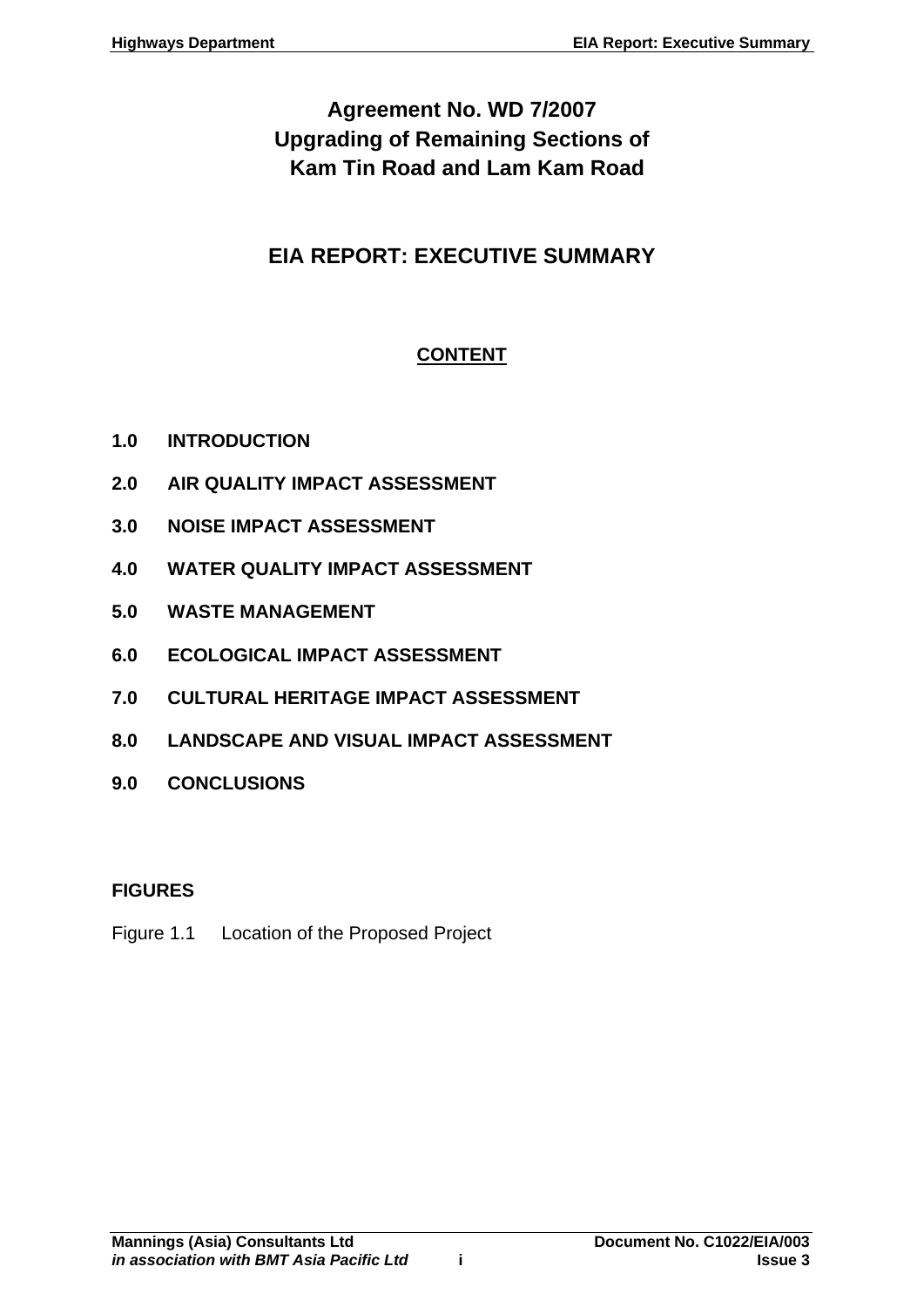#### <span id="page-3-0"></span>**1.0 INTRODUCTION**

#### **Background**

1.1 Kam Tin Road and Lam Kam Road together form a critical route serving the local areas in Yuen Long east and Tai Po south. Sections of Kam Tin Road and Lam Kam Road have been upgraded under the following projects:

(a)Lam Kam Road Improvement Stage I and II, completed in 1986 and 1994 respectively, upgraded the section between Kadoorie Farm and Lam Kam Road Interchange;

(b)Improvement to Kam Tin Road Stage I, completed in 2002, widened the section of Kam Tin Road between Au Tau Roundabout and Ko Po Tsuen from single two-lane carriageway to dual two-lane carriageway; and

(c)Kam Tin Bypass, completed in 2004, constructed dual two-lane carriageway to bypass traffic from Kam Tin Road between Ko Po Tsuen and Kiu Tau Tsuen.

- 1.2 The remaining sections of Kam Tin Road and Lam Kam Road are located at Kam Tin Road between Kam Tin Bypass and Lam Kam Road, and Lam Kam Road between Kam Tin Road and Kadoorie Farm. These sections comprise a substandard single two-lane carriageway. Road safety problems are compounded by fast vehicular traffic, sharp bends, hidden accesses, sub-standard gradients, inadequate lateral clearance, frequent usage of heavy vehicles, insufficient pedestrian crossing facilities, significant jay-walking and lack of bus-bays. On road safety grounds, the project titled "Upgrading of Remaining Sections of Kam Tin Road and Lam Kam Road" (hereinafter known as the "Project") was initiated in 2007.
- 1.3 Kam Tin Road and Lam Kam Road are rural roads. The Project does not include 100 m long road bridge or 800 m long road tunnel. In addition, it does not have any additional traffic lane or long road extension. However, it encroaches upon existing conservation areas. Hence, the Project is a Designated Project (DP) under item Q.1 of Part 1, Schedule 2 of the EIAO: *"All projects including new access roads, railways, sewers, sewage treatment facilities, earthworks, dredging works and other building works partly or wholly in an existing or gazetted proposed country park or special area, a conservation area, an existing or gazetted proposed marine park or marine reserve, a site of cultural heritage, and a site of special scientific interest."*
- 1.4 The Highways Department (HyD) submitted an application for an Environmental Impact Assessment (EIA) study brief with a project profile in September 2007. Pursuant to Section 5(7)(a) of the Environmental Impact Assessment Ordinance (EIAO), the Environmental Protection Department issued the EIA study brief (ESB-170/2007) for the Project in October 2007.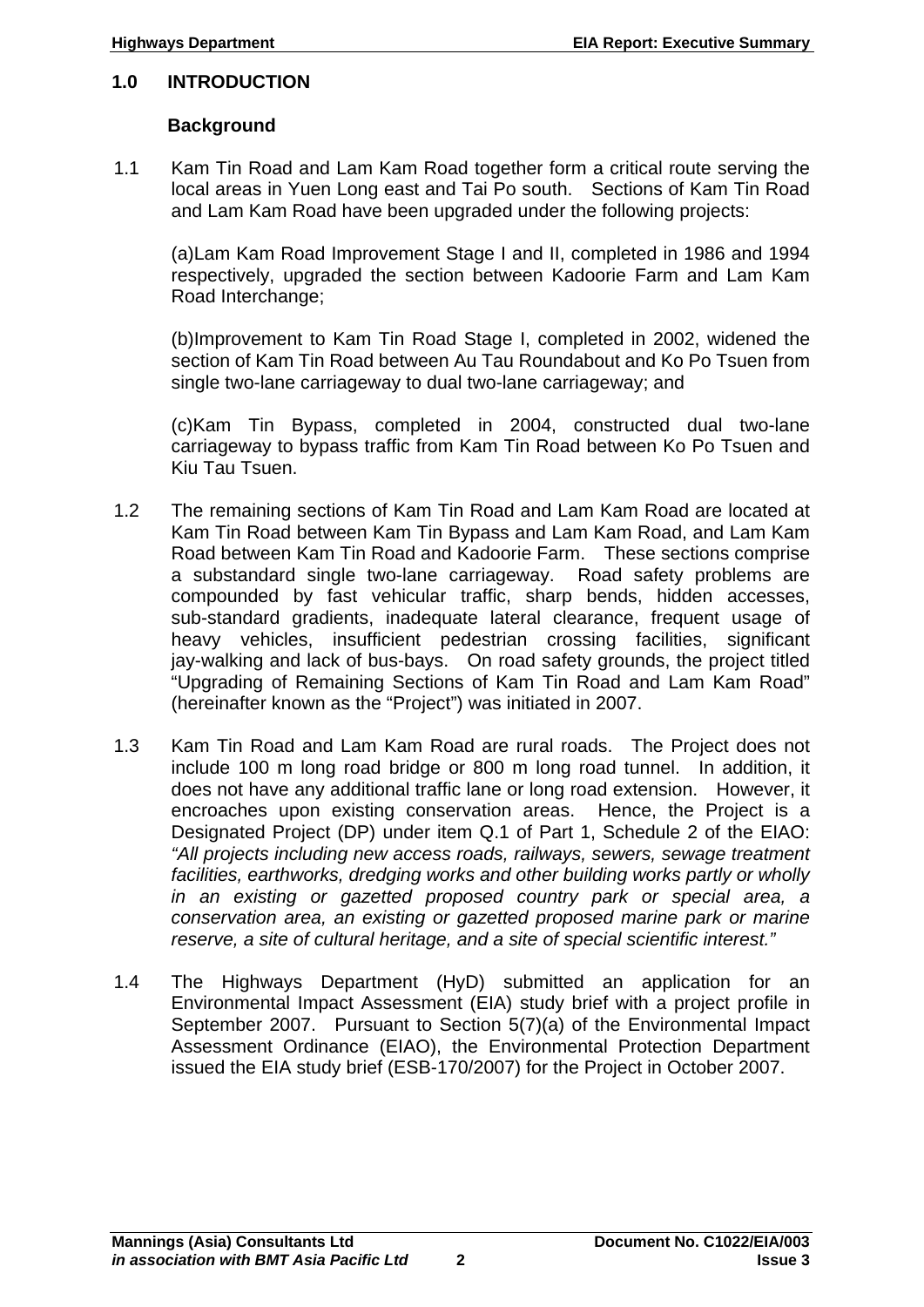#### **The Project**

- 1.5 Figure 1.1 displays the location of the Project. The Project involves upgrading some 5.2 km of Kam Tin Road and Lam Kam Road to a standard width single two-lane carriageway, including improvements to pedestrian facilities and public transport laybys, and associated slope, drainage and landscape works.
- 1.6 The upgrade works are required as the existing width is sub-standard, and the safety hazard to road users is compounded by fast vehicular traffic, sharp bends, hidden accesses, sub-standard gradients, inadequate lateral clearance, frequent usage of heavy vehicles, insufficient pedestrian crossing facilities and lack of bus-bays.
- 1.7 Specifically, the Project is a DP since part of the Project boundary encroaches upon Conservation Area (CA) zoning as defined on relevant Outline Zoning Plans (OZPs), and as referred in Section 1.3 of the EIA Study Brief No. ESB-170/2007. There are four encroachment areas:
	- CA at north of section between Chainage CHB 28+70 and CHB 30+10 of Kam Tin Road**;**
	- CA at south of section between Chainage CHB 49+10 to CHB 52+40 of Lam Kam Road**;**
	- CA at south of section between Chainage CHB 48+00 to CHB 52+30 of Lam Kam Road**;** and
	- CA at north of section between Chainage CHB 50+20 to CHB 52+40 of Lam Kam Road**.**
- 1.8 Project construction is scheduled to commence in the first quarter of 2011 for completion in the third quarter of 2015. The works shall include paving, drainage and slope works. A works method has been devised that minimises impacts upon existing road side trees.
- 1.9 One Designated Project defined by the EIAO, namely, *Hong Kong Section of Guangzhou - Shenzhen - Hong Kong Express Rail Link* will be implemented. As the EIA study of this railway project is in progess, there is no detailed construction methods and programme can be reviewed. As such, the EIA study of this railway project should take into account the potential cumulative impacts arising from the proposed Project. Two other Designated Projects defined by the EIAO, namely, *Yuen Long, Kam Tin, Ngau Tam Mei & Tin Shui Wai Drainage Improvement Stage 1, Phase 2B – Kam Tin Secondary Drainage Channel KT13 (CE 67/98)* and *Drainage Improvement in Sha Tin and Tai Po Design and Construction (CE 50/2001)* will be implemented. However, no cumulative impacts are anticipated from these two projects as both are scheduled to be completed before the commencement of the Project, and both are located over 1 km from the proposed Project.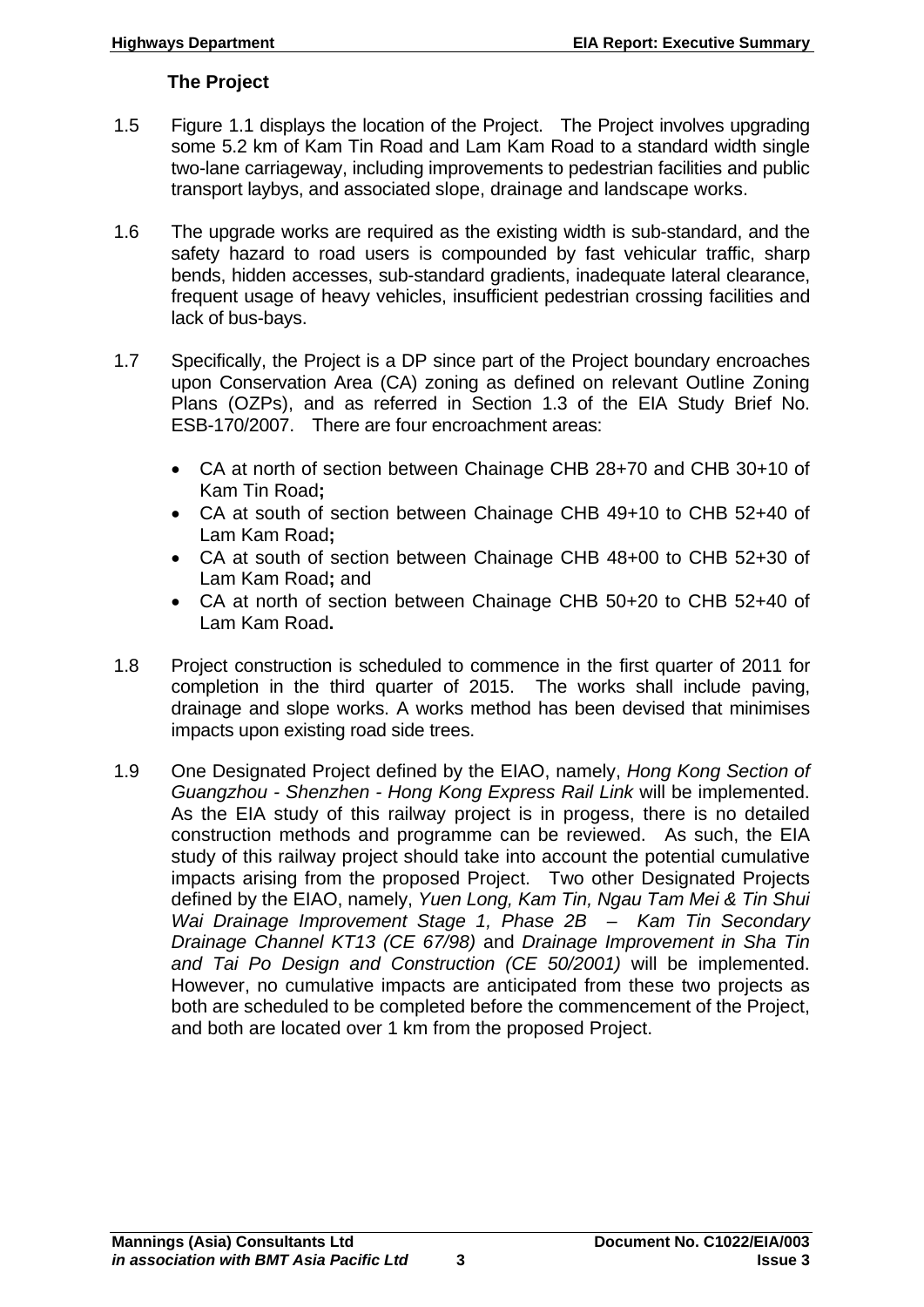#### <span id="page-5-0"></span>**2.0 AIR QUALITY IMPACT ASSESSMENT**

#### **Introduction**

2.1 The air quality impacts during the construction and operational phases of the Project have been assessed and evaluated in accordance with the guidelines and criteria referred in Annexes 12 and 4 of the EIA-TM, respectively. Reference has also been made to other standards for the control of air pollutants from a variety of stationary and mobile sources established under the Air Pollution Control Ordinance. Baseline air quality conditions were derived using data from EPD's Tai Po Air Quality Monitoring Station.

#### **Construction Air Quality Impact Assessment**

- 2.2 Fugitive Dust may be generated from works activities including site clearance, excavation, handling of construction materials, concrete breaking and from minor wind erosion. Due to site constraints and necessary road traffic management arrangements, each works area and the amount of excavated/handled materials for all work fronts is small, dust impacts during the construction phases are anticipated to be insignificant with the adoption of mitigation measures stipulated in the Air Pollution Control (Construction Dust) Regulation.
- 2.3 In addition, activities that may induce significant dust emissions such as extensive site formation and blasting are not required for Project development.
- 2.4 Gaseous emissions from properly maintained diesel-powered construction equipment shall not result in any significant impact during construction.
- 2.5 There may be localized dust emissions from concurrent construction activities from other projects, but the quantity of the spoil materials from the concurrent projects unlikely to be large enough to cause a significant dust nuisance. As such, the cumulative dust impacts as a result of concurrent works within the study area are not expected given the large distance separation and provided that the recommended dust suppression measures are implemented.
- 2.6 Although no adverse construction phase air quality impacts are anticipated, a number of best practice measures have been recommended to ensure compliance with the Air Pollution Control (Construction Dust) Regulation. It is also recommended that construction phase EM&A is conducted as a precautionary measure to ensure no ensure construction phase best practice measures are properly implemented and are effective.

#### **Operational Air Quality Impact Assessment**

2.7 The air dispersion model CALINE4 was adopted to predict vehicle exhaust emissions from the Project and major surrounding roads. The hourly  $NO<sub>2</sub>$ , 24-hour average  $NO<sub>2</sub>$  and RSP concentrations at identified Air Sensitive Receivers (ASRs) were determined. The predicted peak traffic flows in the year 2030 were adopted to represent the worst-case scenario. The emission model EMFAC-HK was adopted to estimate the vehicle emission factors of NO<sub>x</sub> and RSP.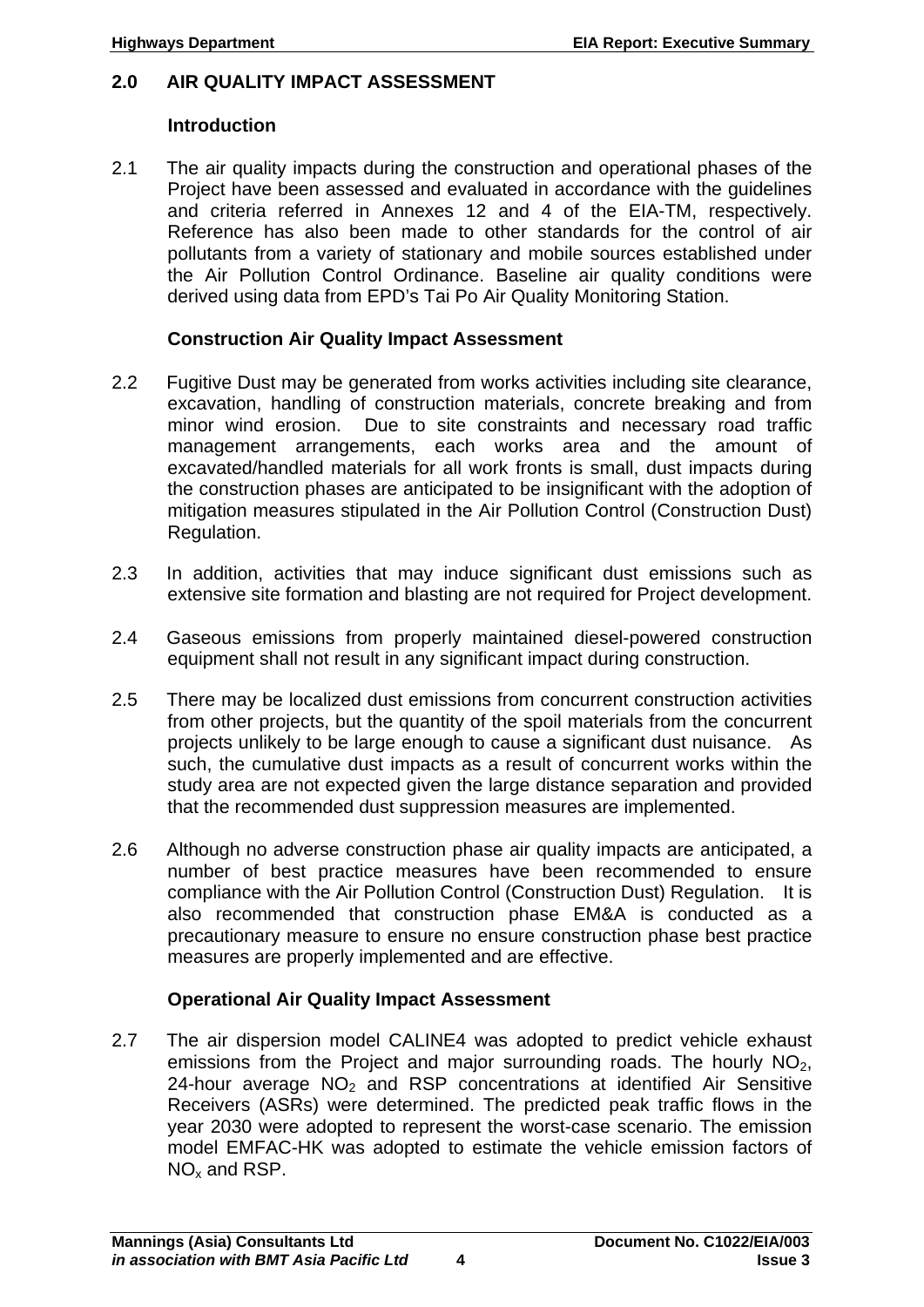2.8 All predicted 1-hour and 24-hour NO<sub>2</sub> and 24-hour RSP levels will comply with the Air Quality Objectives (AQOs) and hence no mitigation measures are required and no operational phase EM&A has been recommended.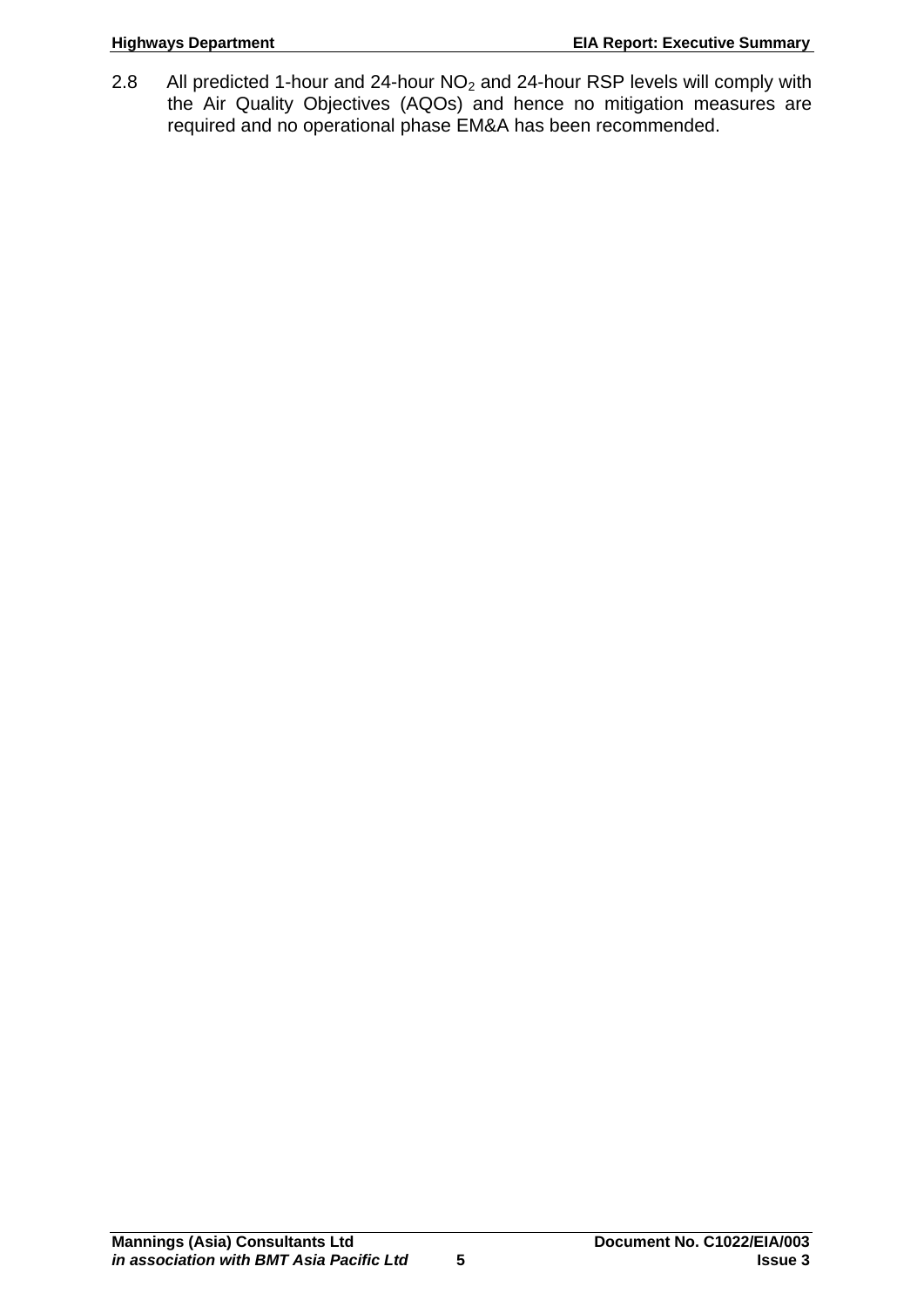#### <span id="page-7-0"></span>**3.0 NOISE IMPACT ASSESSMENT**

#### **Introduction**

- 3.1 Construction and operational phase noise impacts have been assessed and evaluated in accordance with Annexes 13 and 5 of the EIA-TM, respectively. Noise control is also governed by the Noise Control Ordinance (NCO) (Cap 400), with relevant technical memoranda under the NCO for this assessment including those on Noise from Construction Work other than Percussive Piling (GW-TM) and Noise from Construction Work in Designated Areas (DA-TM).
- 3.2 Annex 5 of the EIA-TM stipulates the noise criteria to control the road traffic noise during the Project operation.
- 3.3 For the traffic noise impact assessment, the roads within 300m from the Project boundary have been included in the assessment. Traffic noise has been predicted for two scenarios: original scenario (maximum traffic projection without the Project) and unmitigated scenario (maximum traffic projection with the Project.
- 3.4 The traffic noise impact is significant if the following conditions are met:
	- Predicted unmitigated traffic noise level (i.e., "Unmitigated Scenario") at the representative NSRs exceeds the noise criteria by 1.0 dB(A) or more; and
	- Predicted unmitigated traffic noise level at the representative NSRs with the Project is greater than that without the Project (i.e., "Original Scenario") by 1.0 dB(A) or more.
- 3.5 If any of the NSR cannot be protected by the recommended direction noise mitigation measures, indirect technical remedies for those NSR may be adopted.

#### **Construction Noise Impact Assessment**

- 3.6 The use of Powered Mechanical Equipment (PME) in daytime is expected to be the major noise source during the construction of the Project. There shall be no percussive piling works within the project area, and no works are scheduled during noise control restricted hours.
- 3.7 The construction noise impact at representative NSRs has been conducted using an assumed PME inventory. The Project Proponent confirmed that the PME inventory list is practicable and practical to complete the works within scheduled timeframe and are available in Hong Kong.
- 3.8 The assessment results indicate adverse noise impacts are anticipated at most of the representative NSRs and and noise mitigation measures will be required to reduce the construction noise impact to acceptable levels. Mitigation measures including good site practices, the use of quieter PME, avoidance of concurrent construction activities, installation of acoustic enclosure and erection of temporary noise barriers shall be necessary to reduce noise to an acceptable level.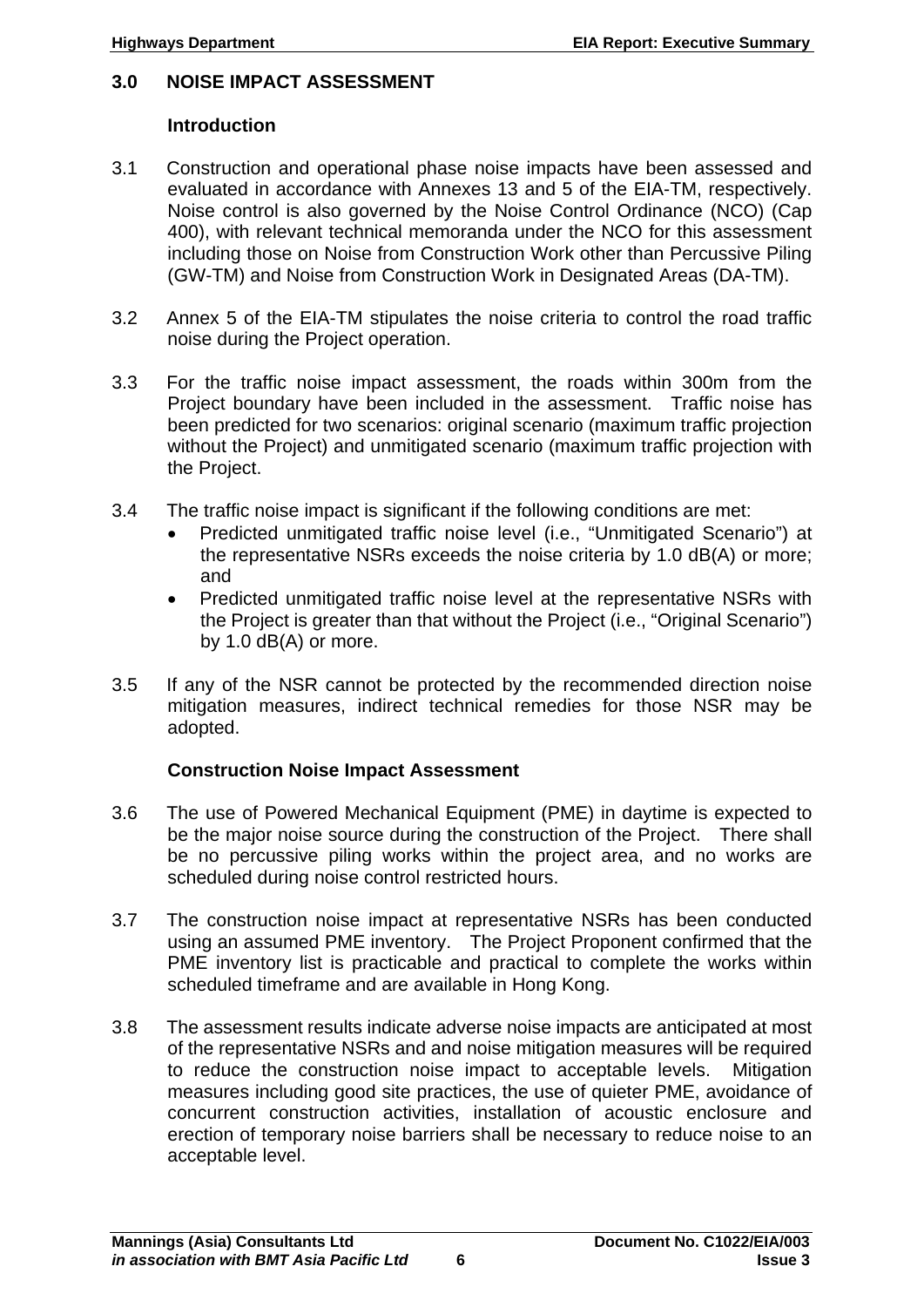- 3.9 Due to the proximity of some NSRs to the construction work, noise exceedances of relevant standard at several NSRs are expected even after all practical noise mitigation measures have been exhausted to minimise the noise impacts. Unavoidable residual impacts are predicated at six NSRs, namely N6, N7, N13, N19, N27 and N39. The exceedance of 1 to 9 dB(A) above the noise criteria are mainly contributed due to the road paving work. The expected exceedance periods at each respective sites are less than 6 working days (road upgrading work) and 2 working days (road paving work) respectively.
- 3.10 It is recommended that more detailed construction work programme should be established by the Contractor before actual construction work and applicable noise mitigation measures should be implemented according to the actual site condition and constraints in order to minimize the potential construction noise impact.
- 3.11 No cumulative construction noise impacts are anticipated due to optimal Project scheduling, and due to the nature and distance separation of other construction projects. Although all practical effective noise mitigation measures have been fully explored and exhausted to minimize the residual impact arising from the construction works, it is anticipated that there will be potential adverse noise impacts during construction. Therefore, environmental monitoring and audit is proposed to ensure the recommended mitigation measures are effectively implemented.

#### **Operational Noise Impact Assessment**

- 3.12 Traffic noise levels at representative NSRs were predicted using the roadNoise model, based on the peak hour traffic flow of year 2030 adopted for the assessment. The traffic speed for all roads including Kam Tin Road and Lam Kam Road used in the model is 50 km/hour and a section of Kam Tin Bypass is 70 km/hour. All major roads within 300m of the Project area have been included in the assessment.
- 3.13 The predicted traffic noise contribution due to the proposed Project is less than 1.0 dB(A), the traffic noise impact from the Project is considered not significant. Hence, direct noise mitigation measures are not considered necessary during the operation phase.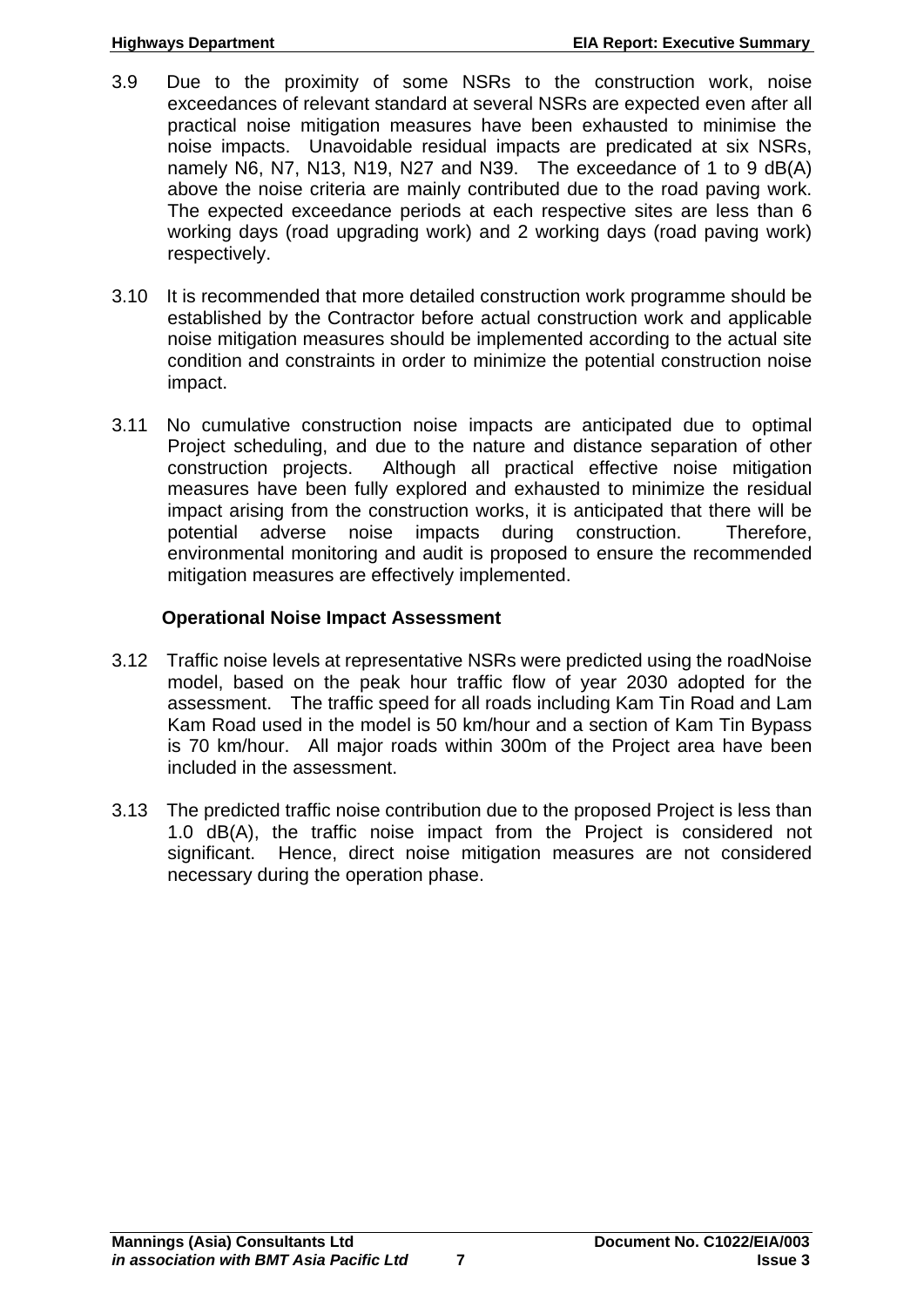#### <span id="page-9-0"></span>**4.0 WATER QUALITY IMPACT ASSESSMENT**

#### **Introduction**

- 4.1 The water quality assessment and evaluation has been conducted in accordance with the guidelines and criteria as presented in Annexes 14 and 6 of the EIA-TM, respectively.
- 4.2 The relevant primary legislation is the Water Pollution Control Ordinance (Cap. 358), the associated Technical Memorandum on Standards for Effluents Discharged into Drainage and Sewerage Systems, Inland and Coastal Waters; and the Water Quality Objectives (WQOs) for the Deep Bay Water Control Zone (WCZ) and the Tolo Harbour Supplementary WCZ.
- 4.3 Water courses within the project area comprise the channelized Kam Tin River and a number of natural streams near Kadoorie Experimental Farm, Ling Wan Monastery, Wong Chuk Yuen, Sheung Tsuen and Kam Tin Bypass with unpolluted and polluted sections. The Project falls within two water control zones, with the Kam Tin River and its tributaries carrying waters generally polluted by organic pollution to the west towards Inner Deep Bay, and with the clean tributaries of the Lam Tsuen River flowing west towards Tolo Harbour. It is noted that there is an encroachment of about 60m of the water gathering zone located at the eastern end of the Project.
- 4.4 These observations are consistent with EPD's latest water quality index classifying Lam Tsuen River as "excellent" but Kam Tin River as "bad" or "very bad" in 2006. Overall compliance with WQOs for Kam Tin River and Lam Tsuen River is 39% and 95%, respectively, although implementation of the Yuen Long & Kam Tin Sewerage Master Plan is expected to gradually improve the situation.

### **Construction Phase Impact Assessment**

- 4.5 Potential water quality impacts may arise from general road construction works and associated facilities. Key sources of impact may include:
	- Surface runoff from rainfall and wind erosion of exposed surface areas, and material stockpiles and vehicle wheel washing facilities;
	- Wash water from dust suppression measures:
	- Spillage of chemicals, lubrication oils, solvent and petroleum products; and
	- Sewage from the construction workforce.
- 4.6 In particular, surface run-off into receiving water courses during and immediately after rainstorm events is a concern. Sediment laden run-off would result in deteriorating water quality and may result in induced effects on aquatic ecological resources. However, given both the magnitude and duration of works it is anticipated that unacceptable water quality impacts can be avoided with the proper implementation of appropriate construction run-off management practices referred in ProPECC PN 1/94 Construction Site Drainage. Regular site inspections are recommended during construction to ensure the mitigation measures are implemented properly.
- 4.7 Domestic sewage generated by the construction workforce shall be appropriately managed to avoid the potential adverse impacts of uncontrolled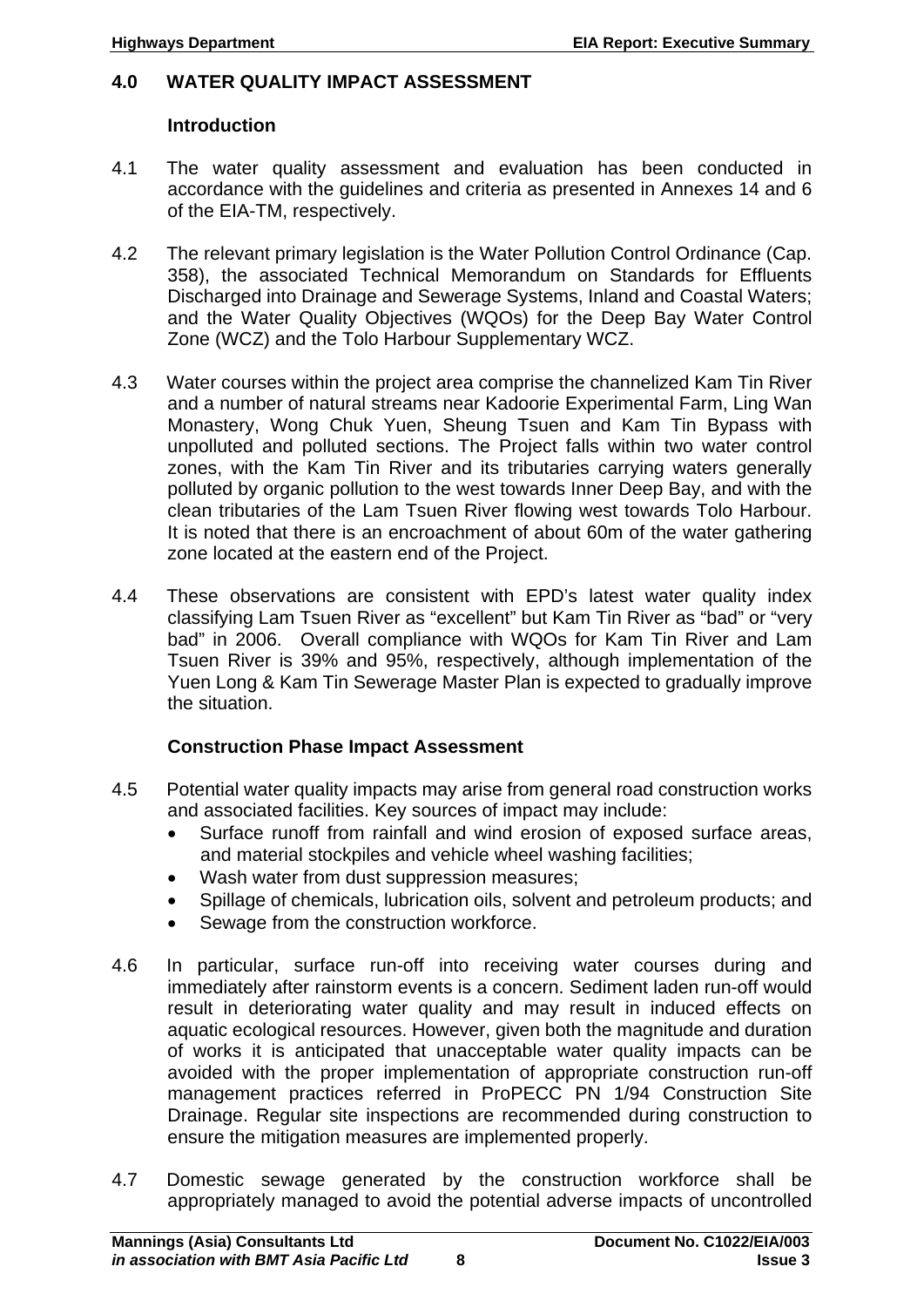sewage discharge into nearby water courses. Portable chemical toilets shall be appropriately located on site in proximity to all key works areas where they shall remain and be maintained in good working order for the convenience of the workforce for the duration of the works.

- 4.8 Concurrent projects are distant from the proposed Project area, and hence no significant cumulative impacts are anticipated.
- 4.9 As the Project boundary fall within about 60m of the water gathering grounds located at the eastern end of the Project, the water pollution control measures should be implemented. In addition, the Project should not have any permanent adverse effect on the gathering ground and the such measures in place, the water quality impact during the Project construction is considered insignificant.

#### **Operational Phase Impact Assessment**

- 4.10 Potential water quality impacts during the operational phase may arise from highway discharge. Material deposited and accumulated on the road surface, including dust / sediment, heavy metals and vehicle oil, will be washed from the carriageway during rainfall events into silt traps and the existing / proposed drainage system.
- 4.11 Given the negligible change in the forecast traffic volume and composition, the nature and volume of highway discharge will not significantly increase during Project operation, no adverse impacts are anticipated.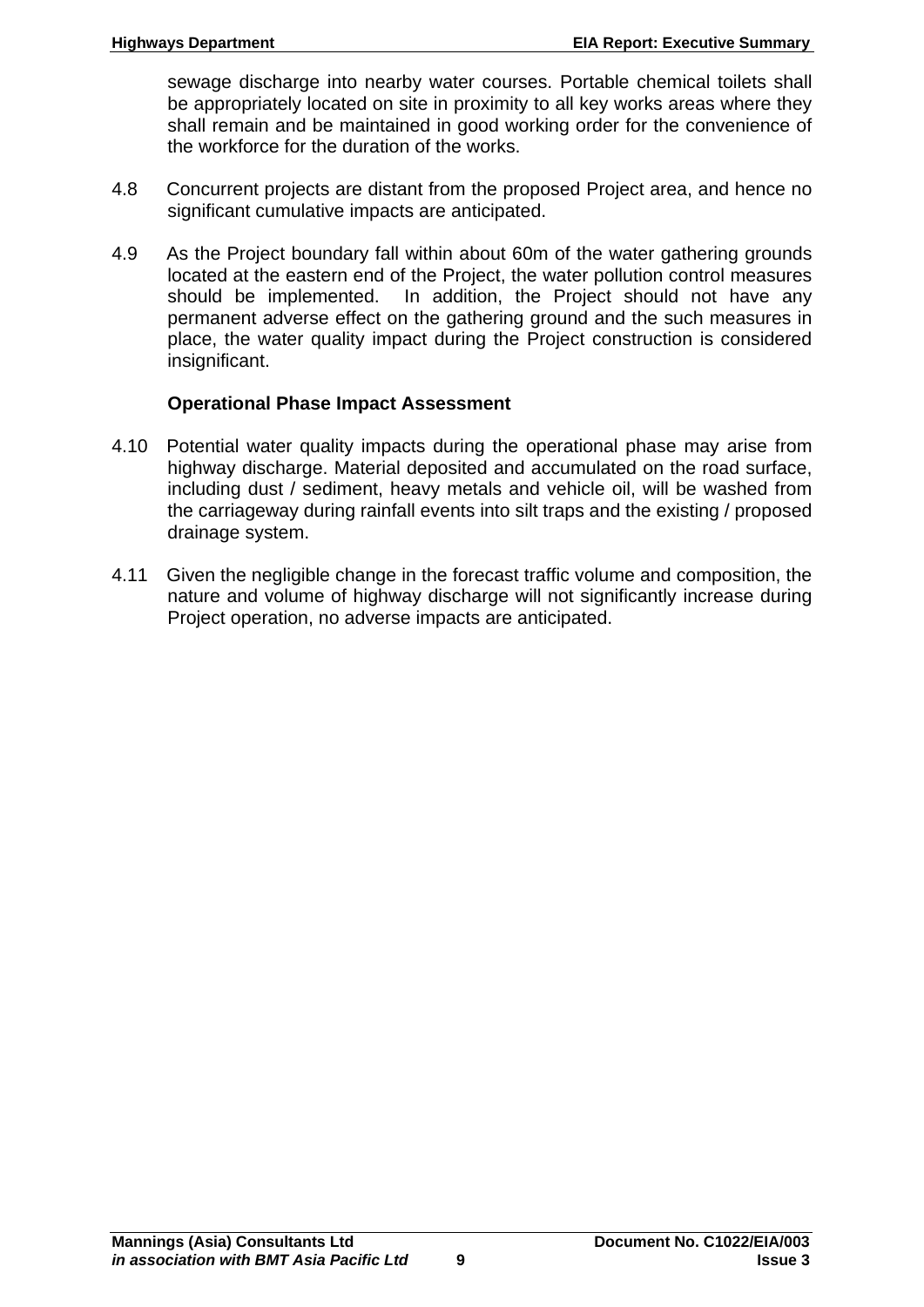#### <span id="page-11-0"></span>**5.0 WASTE MANAGEMENT**

#### **Introduction**

- 5.1 The criteria and guidelines for evaluating and assessing waste management implications are set out in Annex 7 and Annex 15 of the EIA-TM. Reference has also been made to the Waste Disposal Ordinance (Cap. 354) and subsidiary legislation, and relevant circulars issued by ETWB and the Works Bureau.
- 5.2 "Guidance Note for Contaminated Land Assessment and Remediation" and "Guidance Notes for Investigation and Remediation of Contaminated Sites of Petrol Filling Stations, Boatyards and Car Repair /Dismantling Workshop" issued by EPD provides guidance on land contamination assessment.

#### **Waste Impact Assessment**

- 5.3 The following types of wastes are anticipated during the construction of the Project: construction and demolition (C&D) material; chemical wastes, and general refuse.
- 5.4 C&D material would be generated from the road upgrading works, associated slope and landscaping works on Kam Tin Road and Lam Kam Road during the course of the works between Year 2010 and 2015. The types of C&D material during the construction works would be soil, fill and artificial hard materials (e.g. concrete/bituminous pavement). It is estimated that the total volume of the C&D material generated from the Project would be approximately  $45,000$ m $^3$ .
- 5.5 All C&D materials generated shall be sorted on site into inert portion "inert C&D materials" including soil, building debris, broken rock, concrete, etc., and the non-inert portion is the "C&D wastes" comprising timber, paper, plastics, general refuse etc. The inert C&D materials, the reusable and/or recyclable materials shall be recovered before disposal of the waste portion off site as a last resort. The waste portion of the inert C&D materials may be disposed of at the public fill reception facility at Tuen Mun Area 38, and the C&D wastes at North East New Territories (NENT) Landfill in Ta Kwu Ling. The estimated amount of C&D waste to be disposed of landfill and public filling reception facility would be 2,000 $m^3$  and 20,000 $m^3$  respectively.
- 5.6 Methods to minimise the generation of C&D material will be addressed during detail design and in planning of the construction works. A Waste Management System will be incorporated into the Waste Management Plan (WMP) to effectively manage and avoid/reduce/minimise the generation of C&D material during construction.
- 5.7 To prevent fly-tipping of C&D materials, a Trip Ticket System will be implemented to monitor C&D wastes from the Project, a truck carrying debris should first obtain a ticket on leaving the construction site, then dump the debris at the designated location and finally have the ticket stamped and returned to the construction site.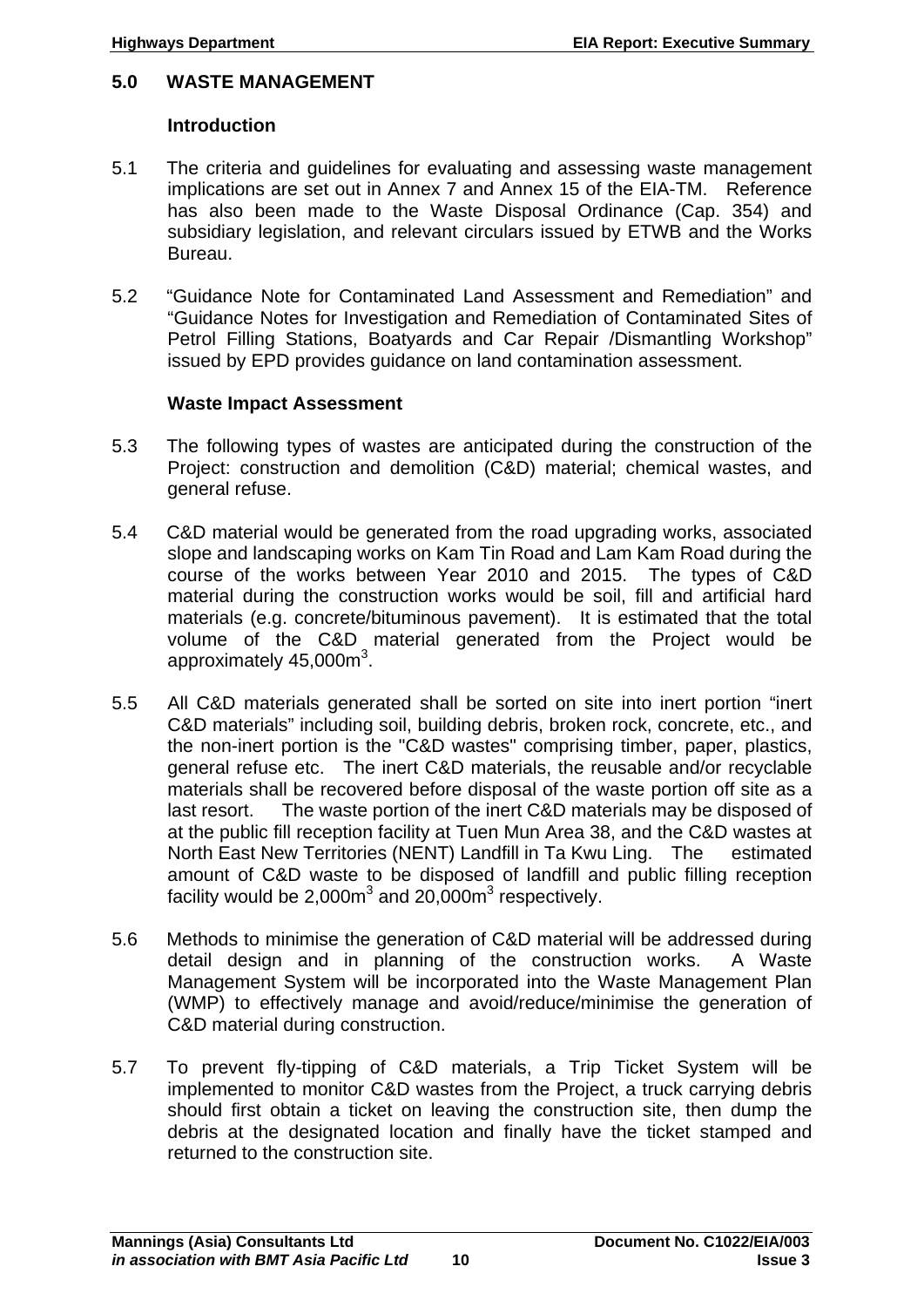- 5.8 Construction plant and vehicle maintenance may generate a small amount of chemical wastes during construction works, such as cleaning fluids, solvents, lubrication oil and fuel. However, the volume of chemical waste shall be limited and is anticipated to be no more than a few cubic metres per month. The volume of chemical waste generated shall be quantified in the Waste Management Plan to be maintained by the Contractor.
- 5.9 Materials classified as chemical wastes will require special handling and storage arrangements before removal for appropriate treatment at the Chemical Waste Treatment Facility (CWTF) or other licensed facilities. Wherever possible opportunities should be taken to reuse and recycle materials.
- 5.10 The workforce would generate refuse comprising food scraps, waste paper, empty containers, etc. Such refuse will be collected on-site for disposal at an approved facility. Effective collection of site wastes will prevent waste materials being blown around by wind, or creating an odour nuisance or pest and vermin problem. Waste storage areas will be well maintained and cleaned regularly.
- 5.11 The maximum number of construction workers to be employed is estimated to be about 80 workers. Based on a generation rate of 0.65 kg per worker per day, the maximum daily arising of general refuse during the construction period would be approximately 52 kg and this waste can be effectively controlled by normal measures. With the implementation of good waste management practices at the site, adverse environmental impacts are not expected to arise from the storage, handling and transportation of workforce wastes.
- 5.12 As a best practice measure it is proposed that regular site inspections and audits of construction phase waste management be undertaken as part of a broader construction phase EM&A programme.

#### **Land Contamination Impact Assessment**

- 5.13 In order to identify and evaluate the potential contamination impacts associated with Project development, a desktop study has been undertaken to review current and historical land uses and site inspection has been undertaken to confirm existing land uses. A review of applicable aerial photographs has also been conducted.
- 5.14 Land around Lam Kam Road is mainly undeveloped area, while Kam Tin Road is mainly surrounded by barracks, village houses and open space. Some car repair workshops and petrol filling stations were also found along Kam Tin Road and Lam Kam Road which may potentially be existed contaminated soil.
- 5.15 As there could be possibilities of land contamination at the Project area adjacent to the car repairing workshops, a further land contamination investigation shall be carried out at these sites to identify the possible land contamination at these locations.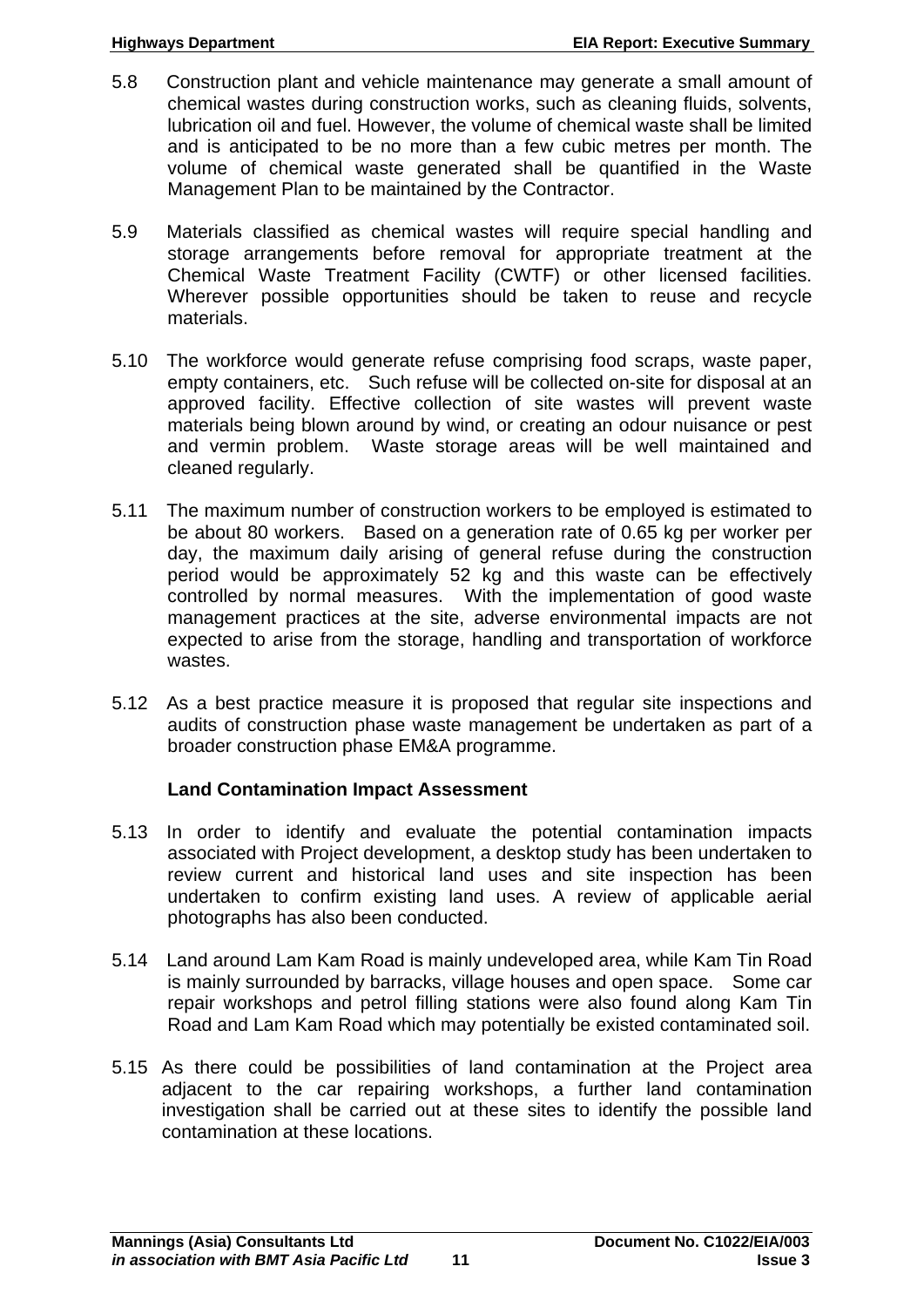5.16 With the implementation of the recommended mitigation measures for the handling of any contaminated materials, no adverse environmental impacts on land contamination for the Project are anticipated.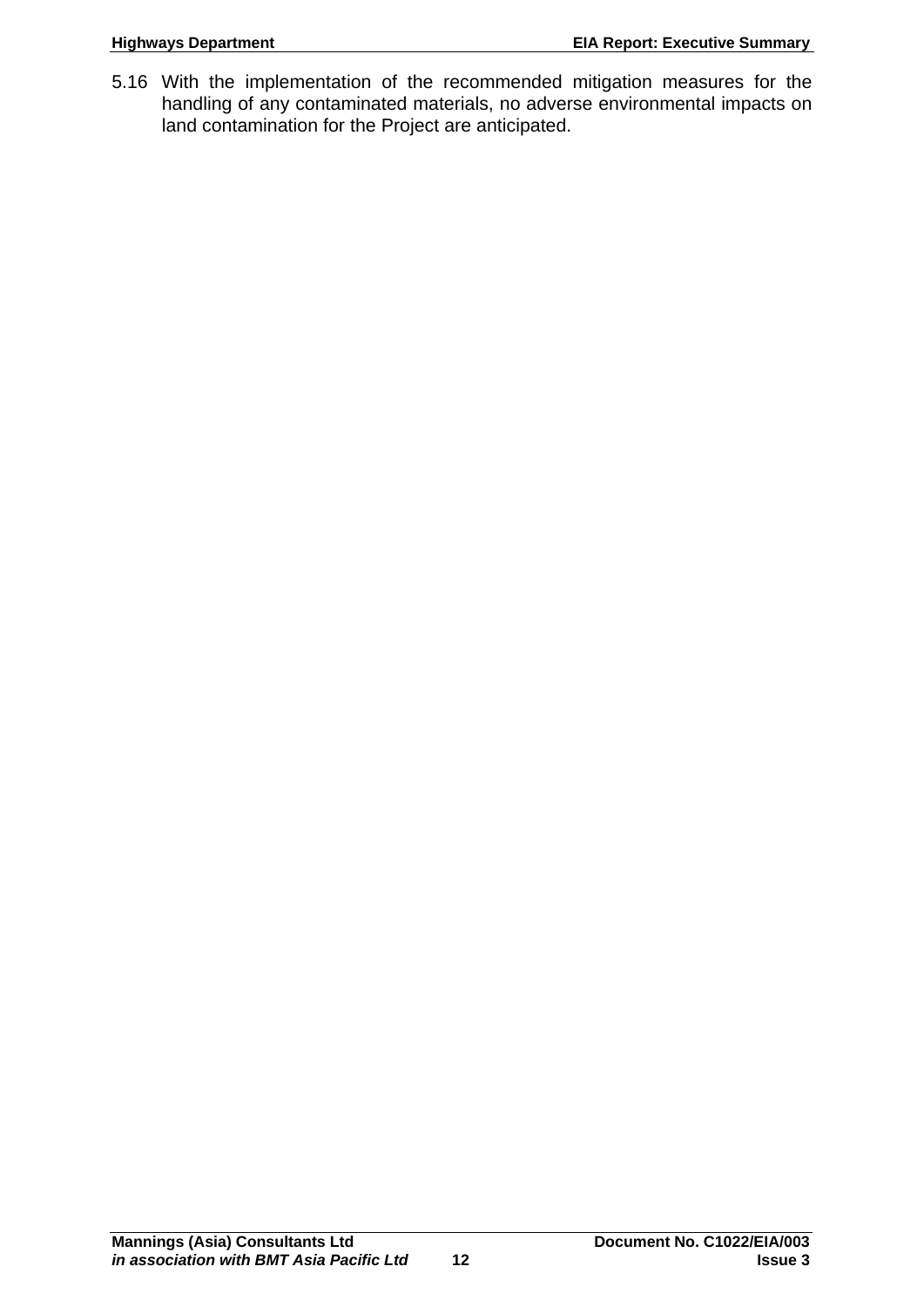#### <span id="page-14-0"></span>**6.0 ECOLOGY IMPACT ASSESSMENT**

#### **Introduction**

- 6.1 This section summarises the approach to and the findings of the ecological baseline survey and impact assessment. Key criteria for baseline evaluation and impact evaluation are presented in Annex 8 of the EIA-TM. Reference has also been made to various other legislation and standards for impact assessment and evaluation, including inter alia the Wild Animals Protection Ordinance (Cap. 170) and the Protection of Endangered Species of Animals and Plants Ordinance (Cap. 586).
- 6.2 The ecological assessment area for the purpose of terrestrial ecological assessment shall include all areas within 500 metres from the Project site boundary and the areas likely to be impacted by the Project. For aquatic ecology, the Assessment Area (Study Area) shall be the same as the water quality impact assessment, i.e. all aquatic areas within 300 metres from the Project site boundary.
- 6.3 A desk-top study of ecological resources was undertaken to guide survey methodologies and fieldwork locations for habitat mapping and surveys of vegetation, birds, invertebrates, stream fauna, herpetofauna and mammals. It was determined that over 65% of the terrestrial study area is occupied by urbanised / disturbed, with the remainder mainly comprising secondary woodland and (largely abandoned) agricultural land.
- 6.4 Species of conservation concern observed in the survey area in the past and / or through the 2008 field survey included a variety of bird and herpetofauna species. While the broader study area is diverse, areas close to the existing road / developed area are highly disturbed. Full details of the ecological baseline review are presented in the EIA Study Report.

#### **Construction Phase Impact Assessment**

- 6.5 Project construction activities shall include inter alia site clearance, cut and fill slope works alongside Lam Kam Road and Kam Tin Road, and paving. Potential impacts due to proposed construction shall include: vegetation clearance / habitat loss and wildlife disturbance.
- 6.6 Some 6.6 hectares of land will be required for the proposed Project development, mostly comprising 5.3 ha of urbanized / disturbed land. There shall also be a loss of 0.76 ha secondary woodland (almost all of which is under Conservation Area zoning) and 0.5 ha of agricultural land, approximately 117 $m^2$  of the periphery of a meander and approximately 208 $m^2$ of a drainage channel. As most of the affected habitat is disturbed areas dominated by common tree plantings, ornamental plantings and weeds. The secondary woodland affected is entirely associated with engineered slopes of occasionally moderate baseline value. Overall, the construction phase impacts due to habitat loss / vegetation clearance are anticipated to be low and shall be mitigated through compensatory planting.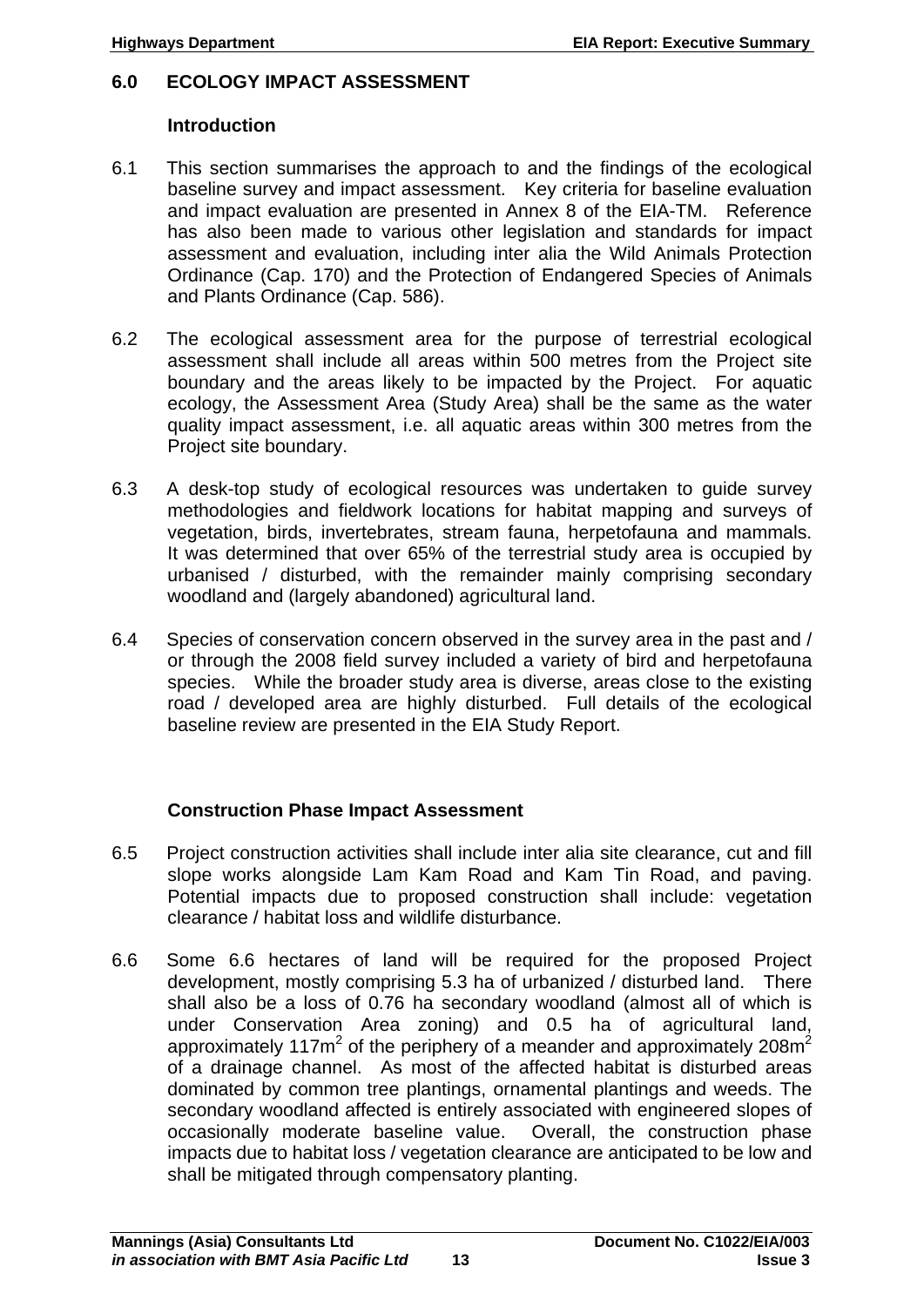- 6.7 Precautionary measures to avoid unnecessary impacts on natural stream courses and/ or nearby vegetation during construction phase shall be implemented, including proper temporary cover of stored construction materials, and storage away from streams. Protection measures shall be implemented to avoid any possible construction impacts upon the fruit bat roost in the Chinese Fan-palm on Lam Kam Road, including establishment of a Tree Protection Zone.
- 6.8 During construction activities the potential exists for visual and noise disturbance upon wildlife. However, such impacts are not anticipated to be significant given the large contiguous area of existing undisturbed secondary woodland and lowland stream course habitat that wildlife will already preferentially utilize.
- 6.9 Ecological monitoring is not considered necessary, although regular construction phase site inspections are recommended to ensure proper implementation of mitigation measures.

#### **Operational Phase Impact Assessment**

6.10 Road traffic is the only possible resultant disturbance to the nearby wildlife during project operation. Due to close proximity to road traffic and the existing (high) level of disturbance along the roadside, wildlife of conservation concern prefer to frequent areas distant from the roadside. As such, no significant disturbance impacts are anticipated.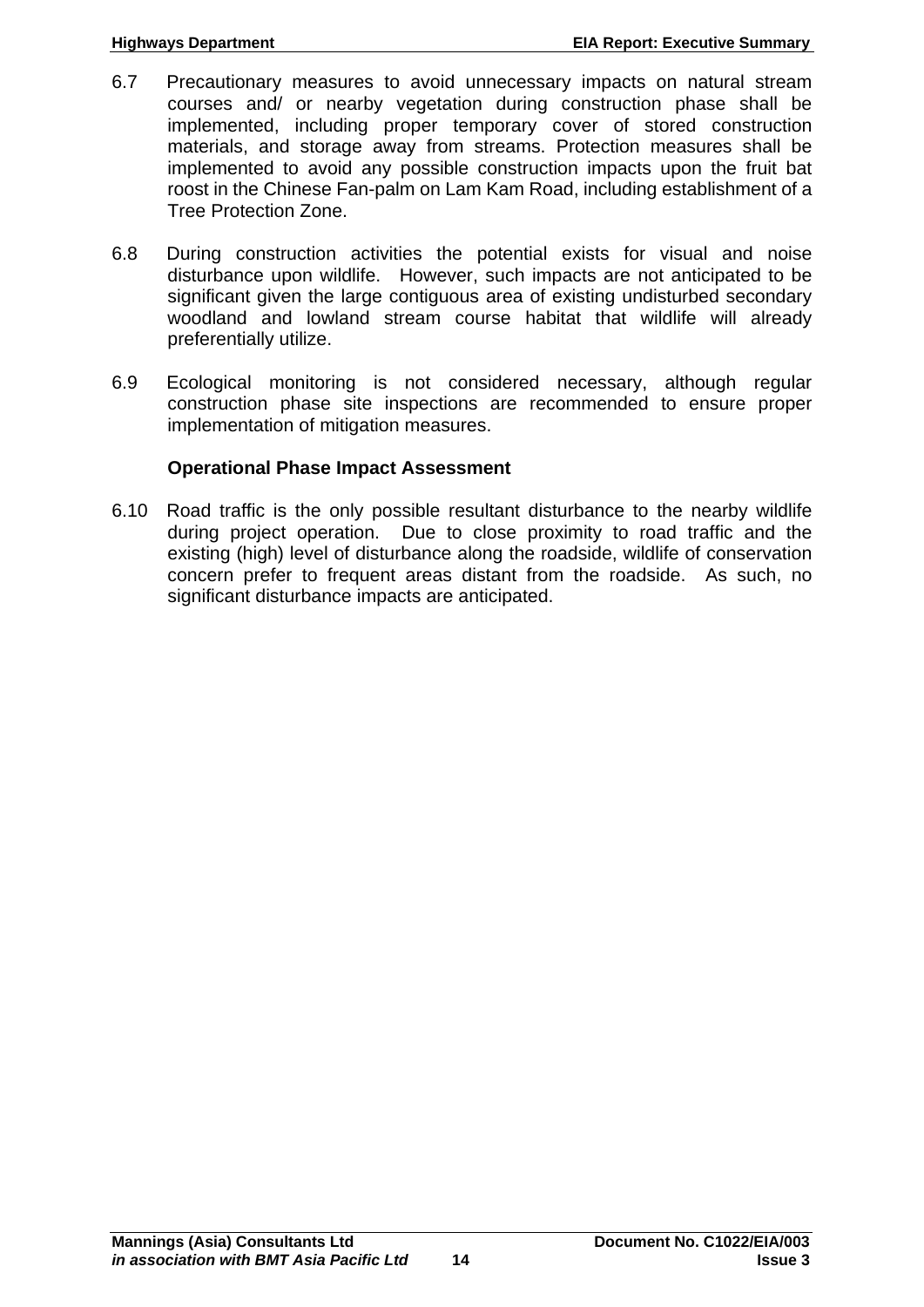#### <span id="page-16-0"></span>**7.0 CULTURAL HERITAGE IMPACT ASSESSMENT**

#### **Introduction**

- 7.1 As stated in the project Study Brief any negative impacts to any identified Sites of Cultural Heritage should be identified for both the construction and operational phases of the project and measures should be proposed to mitigate any such identified impacts.
- 7.2 The Antiquities and Monuments Ordinance provides the statutory framework for the preservation of objects of historical, archaeological and palaeontological interest, including the statutory procedures for the Declaration of Monuments. Also relevant are the EIA-TM and Chapter 10 of the Hong Kong Planning Standards and Guidelines.

#### **Archaeology Impact Assessment**

- 7.3 There is one Site of Cultural Heritage in the project Study Area, the Pat Heung Sheung Tsuen Archaeological Site (AM04-2022). The site was originally identified as part of a survey undertaken in the area in 1999 when field testing was conducted and a total of 60 sherds (celadon and white porcelain) dating from the Song Dynasty were recovered. Based upon, the type, nature and quality of the finds it was postulated that Pat Heung Sheung Tsuen was a residential site dating from the Song period (HKIA 1999).
- 7.4 As the Project works will be limited to areas immediately adjacent to the existing road, existing impacts from underground utilities and previously undertaken road works make it unlikely for undisturbed archaeological deposits to be present. This, however, does not preclude the existence of isolated or disturbed archaeological material to exist within the proposed works areas. However, as the previous disturbances to the area will limit the information that can be obtained from any archaeological material that may still exist within the project study area, no further investigation is recommended.
- 7.5 As precautionary measures, should the contractor identify any antiquity or supposed antiquity during the course of the excavation works then the Antiquities and Monuments Office must be informed immediately. The project proponent shall take all necessary archaeological mitigation measures to preserve the antiquities.
- 7.6 Field surveys undertaken during 1999 archaeological investigations (ERM 1999; HKIA 1999) did not identify any areas of archaeological potential outside of the Pat Heung Sheung Tsuen Archaeological Site in the Study Area. As such, no further investigation of alignment sections outside the archaeological site is recommended. However, as precautionary measures should the contractor identify any antiquity or supposed antiquity during the course of the excavation works then the Antiquities and Monuments Office must be informed immediately. The project proponent shall take all necessary archaeological mitigation measures to preserve the antiquities.
- 7.7 Regarding the Lam Kam Road sections of the alignment, these are situated on steep hillsides running from approximately 50 mPD to 180 mPD in an area containing granite outcrops and characterised by debris flow deposits. As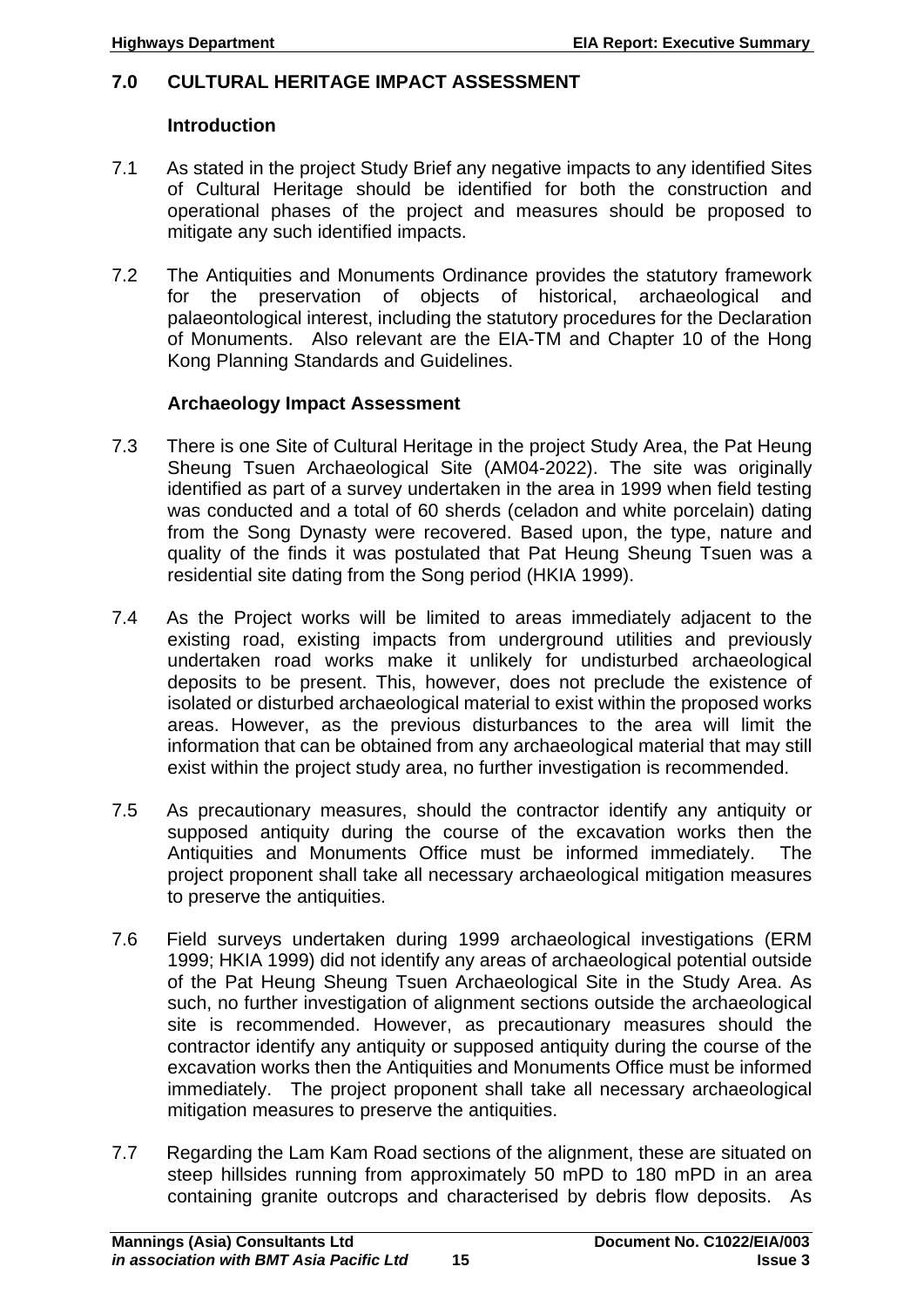such, the area does not have the potential to contain archaeological deposits and no further investigation is recommended. . However, as precautionary measures should the contractor identify any antiquity or supposed antiquity during the course of the excavation works then the Antiquities and Monuments Office must be informed immediately. The project proponent shall take all necessary archaeological mitigation measures to preserve the antiquities.

#### **Built Heritage Impact Assessment**

7.8 Although the desk-based study did not reveal the presence of any built heritage resources that could qualify as Sites of Cultural Heritage, a site visit was undertaken to confirm that no such sites with the potential to qualify as such were present in the project study area. The site visit confirmed that the Study Area does not contain any Sites of Built Cultural Heritage.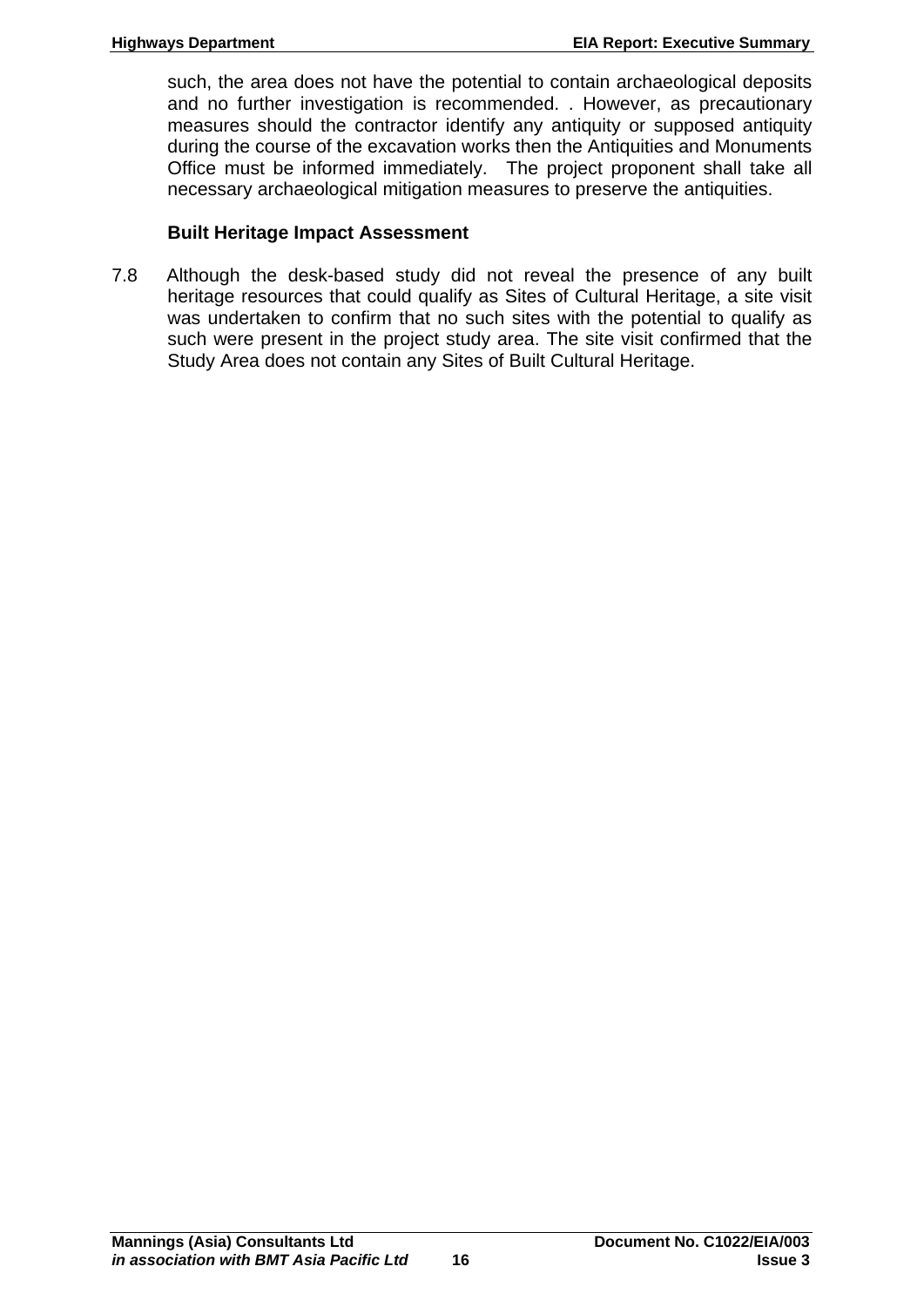#### <span id="page-18-0"></span>**8.0 LANDSCAPE AND VISUAL IMPACT ASSESSMENT**

- 8.1 This section summarises the approach to and the findings of the Landscape and Visual Impact Assessment. The key criteria for landscape and visual baseline study and impact assessment are presented in Annexes 10 and 18 of the EIA-TM. In addition the assessment report makes reference to other relevant legislation and standards for impact assessment and evaluation.
- 8.2 The Study Area for the preparation of the landscape impact assessment was to include all areas within 500 metres from the Project site boundary and the areas likely to be impacted by the Project. For the visual impact assessment the Study Area is based on the visual envelope, the area from which the proposals can be seen.
- 8.3 Landscape mitigation measures have been recommended to ameliorate the potential landscape and visual impacts, and ensure that upon implementation the Project will fit into the existing landscape and visual context. These measures include the careful design of the engineering measures to minimize the potential impacts upon the existing landscape resources within the road corridor and the visual amenity for both nearby residents and vehicle travellers and pedestrians. This includes the existing trees which line the road and are important to both the landscape context of the road corridor and in screening the road in views from adjacent VSRs. Another important aspect of the landscape mitigation approach is the planting of new trees and shrubs utilizing native species where possible to restore and enhance the landscape setting and visual amenity of the road and its ecological value.

#### **No Impact on Planning and Development Control Framework**

- 8.4 The proposed works will encroach upon the land use zonings discussed in the LVIA including for example the area zoned conservation area (CA) and the loss of some Open Space (OS) adjacent to the road. Other impacts include the loss of Government / Institutional / Community (GI/C), Industrial (Group D) (I(D)), some loss of Residential (Group D) and Village Type Development (V) although these are considered to be less significant from a landscape and visual perspective. While there may be some conflict between the Project and the future landscape planning framework as represented by the OZPs these impacts affect small areas of the identified zonings along the length of the proposed scheme. Therefore it is considered that given the nature of the impacts the scheme fits within the future landscape and visual context although further review to the published land use plans shall be considered.
- 8.5 Given the above the proposed upgrading of Kam Tin and Lam Kam Road largely fits into the planning and development control framework and integrates with the future outlook of the rural landscape context. The proposed upgraded road will be gazetted under Roads (Works, Use and Compensation) Ordinance (Cap. 370) and hence some zoning boundaries affected by the works should be revised.

#### **Landscape Impacts**

*Preservation of Existing Trees*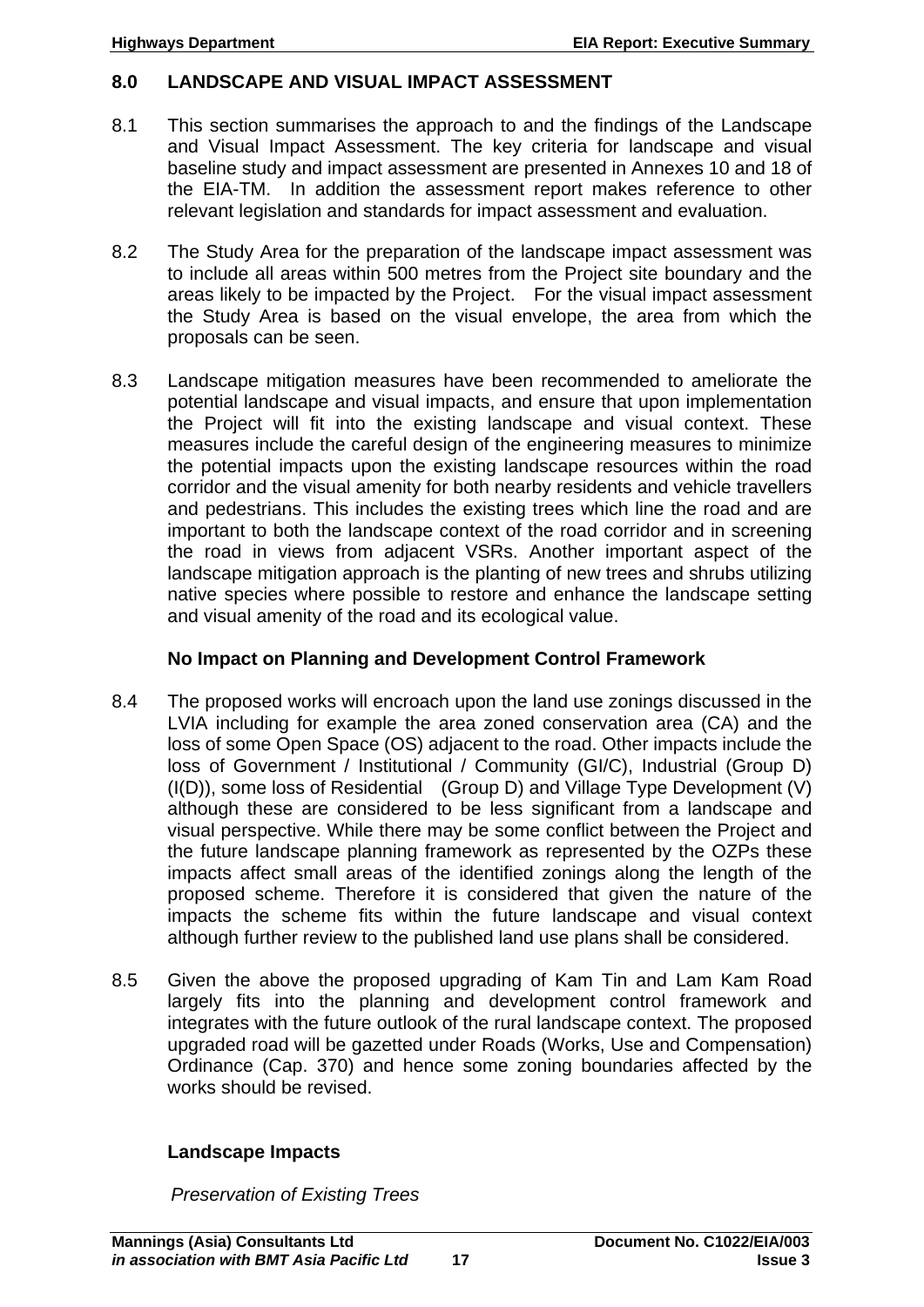- 8.6 Although the detailed design of the proposed works is not yet available, the numbers of trees to be retained, transplanted and removed have been estimated based on the preliminary design. The estimated numbers will be updated in the tree removal application to be prepared and submitted to the Lands Department for approval in the detailed design stage in accordance with ETWB TCW No. 3/2006, 'Tree Preservation'.
- 8.7 Based on the findings of the preliminary tree survey approximately 1,286 trees surveyed within the proposed works boundary will be preserved in-situ and a further 6 trees by transplantation to a new location within the Site out of total 1763 existing trees. The design of the proposed engineering works has been carefully considered to retain as many of the existing trees in-situ as possible. Where trees have found to be in conflict with the works transplantation has been considered. The affected trees are largely non-native plantation species originally planted in the roadside amenity areas. Many of these existing trees have a poor form and condition which may be due to their growth in sloping conditions and the proximity of the trees to one another. The adoption of the revised scheme for Option B would allow the preservation of a further 46 trees including 224 number trees with a trunk diameter of larger than 500mm.
- 8.8 This tree loss will be compensated to an extent through the planting and growth to maturity of some 559 specimen trees at the edge of the widened carriageway to recreate the avenue effect created by the original planting of Melaleuca quinquenervia. In addition the proposals include the planting of some 3,031m2 of mass woodland planting (approximately 335 number trees based on planting centres of 3.5m). This would form part of the restoration and enhancement of the areas affected by the proposed works and the infill planting of existing areas with intermittent tree coverage. Slopes with a gradient of steeper than 30 degrees would be hydroseeded with a native tree and shrub planting mix. Given the predicted felling of some 431 trees the proposed planting of 559 trees will compensate for the loss at a ratio of 1:1.3 (trees removed : trees planted).

#### *Preservation of Landscape Resources*

8.9 As the proposed works are limited to the existing road corridor, the predicted residual impacts on the majority of the landscape resources within the Study Area will be slight to negligible within the construction phase and Day 1 and mitigated to negligible as the works at Year 10 as the mitigation measures mature. These include LR6 Developed Rural Land Areas, LR7 Grassland / Shrubland Mosaic, LR8 Modified Watercourse and LR9 Open Spaces and Sports Fields. There would be moderate to slight adverse impacts for LR1 Major Road, LR3 Roadside Plantation, LR4 Village Settlement and LR5 Hillside Mixed Woodland during the construction phase and at Day 1 although these impacts would be mitigated to slight adverse at Year 10. The loss of LR2 Agricultural Fields would be slight adverse both in the construction and operational stages of the project.

*Maintenance of Landscape Character*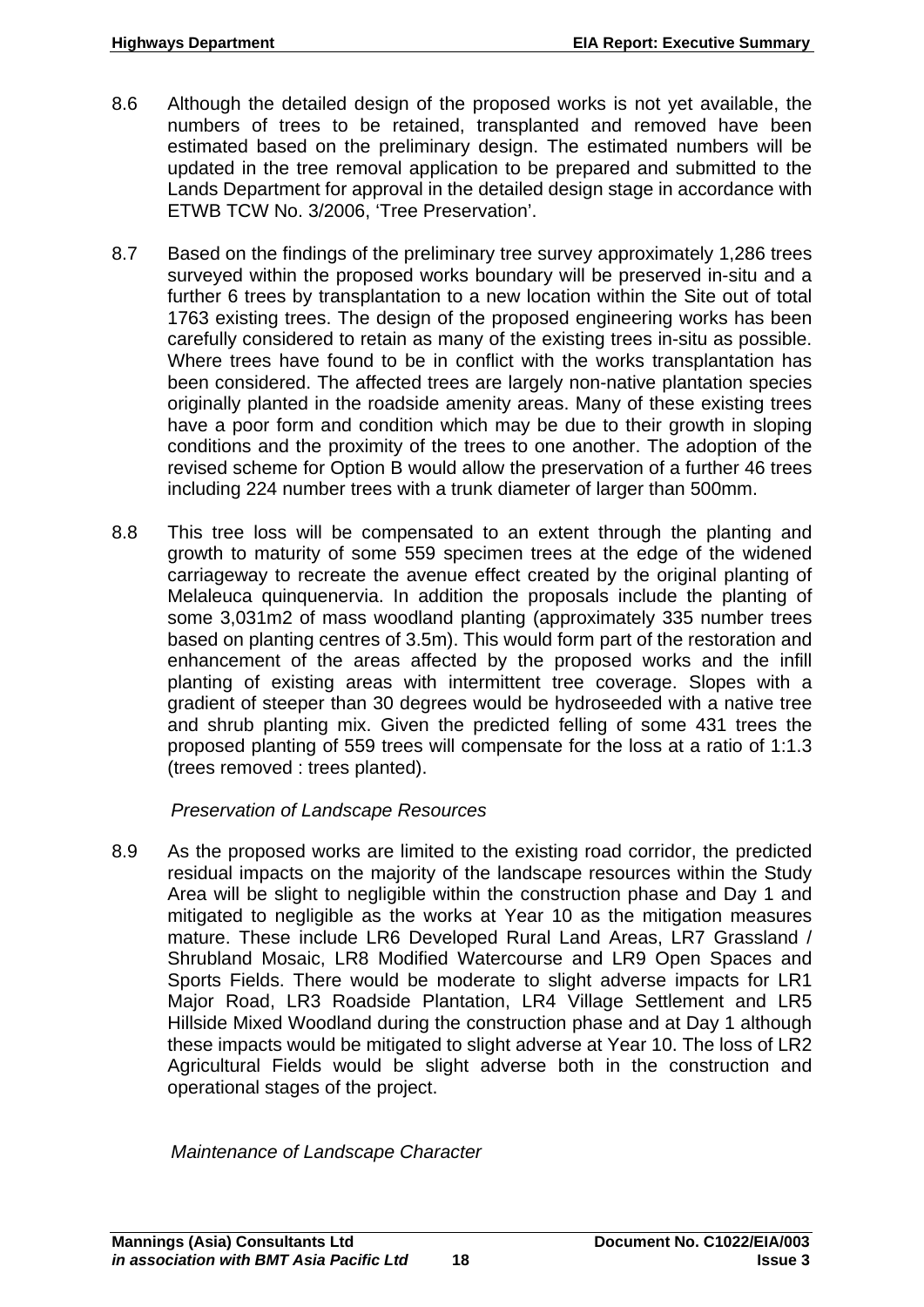- 8.10 The proposed upgrading works will take place within a Study Area characterised by an existing tree lined road corridor containing relatively extensive engineering works and lined by areas of dense village development, with intermittent areas of open storage and light industrial uses. The proposals have sought to preserve and where possible enhance the landscape character of the road corridor through the careful design (and implementation) of the upgrading proposals. This includes the preservation of existing trees, the proposed planting of new tree and shrub areas and the design of new engineering structures designed to have an enhanced aesthetic appearance compared to the existing structures. With this approach to the design of the upgrading proposals and the adoption of landscape and visual mitigation measures the impacts LCA4 Shek Kong Barracks, LCA5 Wang Toi Shan Village, LCA6 Kam Tin Modified Water Course Landscape, LCA7 Shek Kong Lowland Rural Landscape, LCA8 Lam Tsuen Country Park Hillside Landscape and LCA 9 Sheung Tsuen Lowland Rural Landscape would be slight adverse during the construction and operational stages of the project due to the physical loss of area.
- 8.11 The potential impacts on LCA1, Tsat Sing Kong Lowland Rural Landscape, LCA3 Kam Tin Rural Landscape and LCA11 Kwun Yam Shan Miscellaneous Rural Fringe Landscape would be negligible due to the distance from the proposed scheme. The predicted impacts on LCA2 Pang Ka Tsuen Lowland Rural and Low-rise Residential Landscape would in the construction stage and at Day 1 be slight adverse however this impact would be mitigated to negligible at Year 10 with the growth to maturity of the proposed mitigation planting.
- 8.12 The predicted impacts on LCA10 Shek Kong Barracks Landscape (Shek Kong Tsuen) would be slight during construction stage as the works area due the proximity of the proposed works. These impacts would become negligible during the operational stage when the recommended landscape and visual mitigation measures are fully established. The predicted impacts on LCA12 Kwun Yam Shan Upland and Hillside Landscape would be moderate during construction stage and slight during the operational stage due to the proposed mitigation measures.
- 8.13 The potential impacts on LCA13 Kam Tin Road and Lam Kam Road Corridor would be significant during construction stage due to the direct impacts along the full length of the road due to the upgrading works. With the implementation of the mitigation measures including the proposed roadside tree planting these impacts would be reduced to moderate adverse during the operational phase of the project.

### *Visual Impacts*

8.14 Given the scale and nature of the Project, and the quality and extent of existing views the adjacent VSRs would be subject to a slight to moderate adverse visual impact. Factors influencing the level of predicted impact include the nature of the existing road corridor and engineering works, the quality of the existing visual amenity and the density of the existing villages; and the enclosure formed by the adjacent development and the preserved trees. In addition it should be noted that for many of the villages the views would only be available from properties on the periphery of the settlement. Views from the inner most houses would be blocked by the properties and vegetation at the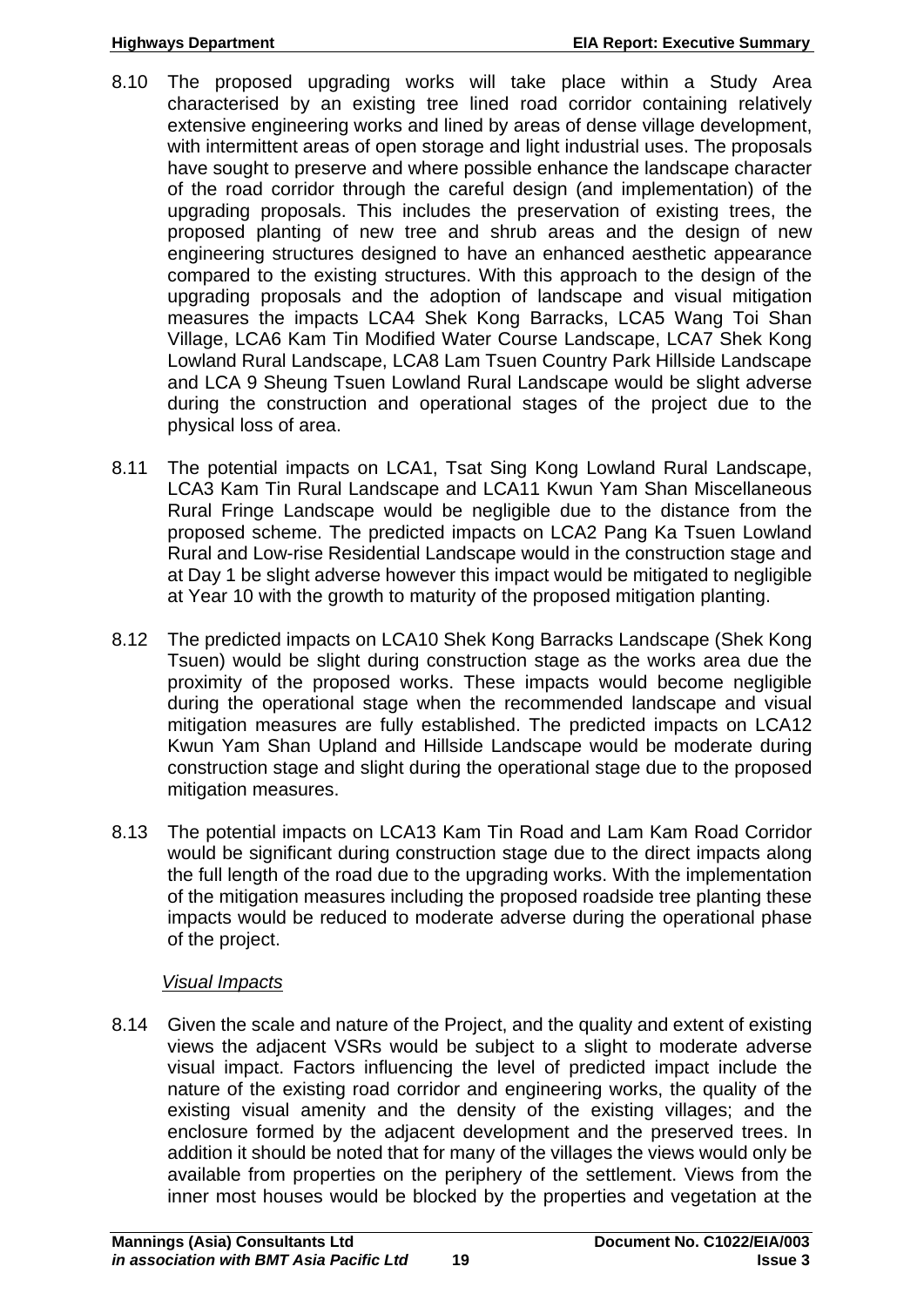edge of the village settlements. The main impacts would be experienced by two key groups. The first would be the vehicle travellers and pedestrians using the road alignment and the second the residential properties adjacent to the main engineering works. These works include the widening of the bridge and the proposed cuttings and extensions to the existing embankments.

- 8.15 For vehicle travellers and pedestrians (except VSRs 2 Vehicle Travellers on Kam Tin Road to the north of Shek Kong Barracks (east bound) and VSRs 3 Pedestrians on Kam Tin Road to the north of Shek Kong Barracks, VSR 14 Vehicle Travellers on Kam Tin Road to the south of Wang Toi Shan Ho Lik Pui (eastbound) and VSR 15 Pedestrians on Kam Tin Road to the north of Shek Kong) would have the 'moderate' mitigated impacts during the operational phase at Day 1 and the residual impacts during the Year 10 (when the tree and shrub planting has matured) would be slight due to the extent of the works. Although the mitigation measures would realise some improvement and softening of the proposals the impacts would persist. However it should be remembered that the visual amenity for these VSRs is already characterized by the structures associated with the existing road corridor and so any changes to the visual amenity will not be significant. For vehicle travellers and pedestrians on Lam Kam Road the impacts during the design year would be mitigated from moderate to slight adverse due to the proposed tree and shrub planting proposed for the extension to the cuttings and embankments.
- 8.16 For the residential VSRs the predicted unmitigated and mitigated impacts for VSR 1: Residents of Kiu Tau Tsuen, VSR4: Residents of Pang Ka Tsuen, VSR6: Residents of Shek Kong San Tsuen, VSR7: Residents of Seasons Villas, VSR9: Residents of Leung Uk Tsuen, VSR11: Residents of Wang Toi Shan Yau Uk Tsuen, VSR12:Residents of Wang Toi Shan Lo Uk Tsuen; VSR13: Residents of Wang Toi Shan San Tsuen; VSR16: Residents of Wang Toi Shan Ho Lik Pui; VSR18: Residents of Pine Hill Villa; VSR19: Residents of Cheung Uk Tsuen; VSR20: Residents of Sheung Tsuen San Tsuen; VSR22: Residents of Wong Chuk Yuen; VSR23: Residents of Shek Kong Village; and VSR24: Residents of Lui Kung Tin would be moderate during the construction and operational phases of the project. It should be noted that these impacts represent the worst case scenario for these VSR's located at the edge of the settlements and that their existing views are characterised by Kam Tin and Lam Kam Roads. For residents of VSR 31 Residents of Western Leung Uk Tsuen the initial moderate adverse impacts predicted for the construction phase and at Day 1 would be mitigated to slight adverse by Year 10 as the proposed tree planting screening the bridge approach road matures.
- 8.17 It should be noted that the majority of the residential VSRs the existing views are partial or glimpsed due to the screening effect of the existing landform, roadside vegetation, and the vegetation associated with individual settlements, and existing built development. Further views of the road corridor are largely limited to residences on periphery of the existing settlements with views for the houses beyond screened due to the density of the existing development and the relatively flat topography of the inhabited areas. Given the restricted nature of these views and hence visual access to the scheme proposals the level of the predicted impacts derives more from the nature and sensitivity of the residential VSR than the magnitude of change arising from the proposals which would be apparent in these views.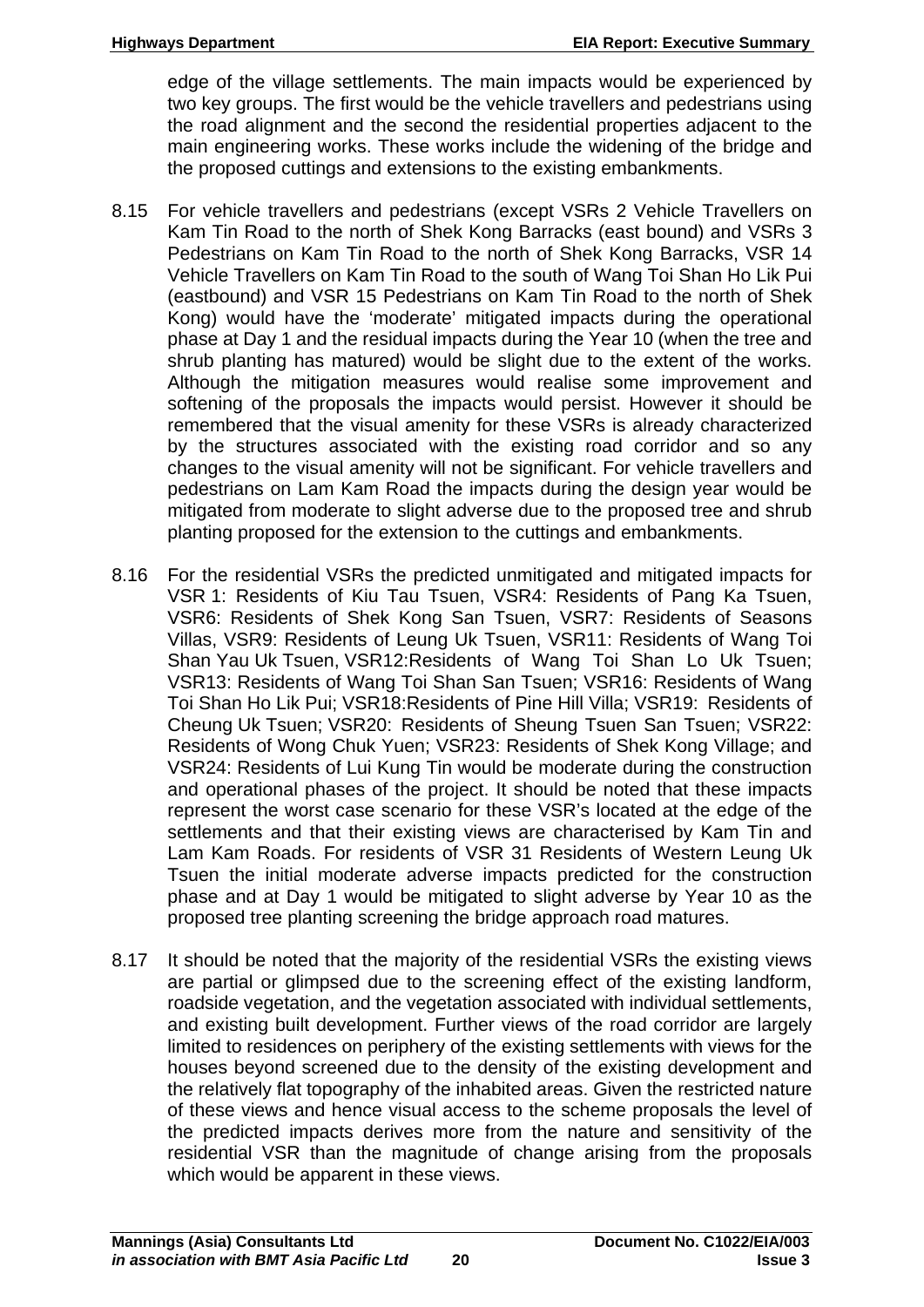- 8.18 For the other VSRs namely the occupational, trail walkers and recreational users of the open space the predicted impacts during the construction phase Day 1 and Year 10 would be slight adverse to negligible. This is due to the restricted nature of the upgrading proposals and roadside character of the existing views, and the small part of the scheme proposals which would be visible to them.
- 8.19 Therefore it is considered that upon the growth to maturity of the proposed compensatory and mitigation planting and restoration of disturbed areas, the widening proposals will not constitute a significant component in available views and that the Project can be successfully integrated within the existing landscape and visual context.

#### **Residual Impacts**

8.20 Although the proposed upgrading of Kam Tin and Lam Kam Roads will have some slight to moderate residual impacts locally to the areas adjacent to the proposed works, mainly due to tree loss and the appearance of engineered structures upon the full establishment of landscape and visual mitigation measures, and with consideration of the restricted nature of existing views it is considered that the impacts will be largely mitigated. Therefore in accordance with Annex 10, Paragraph 1.1(c) of the EIAO TM, the landscape and visual impacts of the proposed works would be 'acceptable with mitigation' (following the growth to maturity of the proposed tree planting 10 to 15 years following the completion of the construction phase of the project) that is to say 'there would be some adverse effects, but these can be eliminated, reduced or offset to a large extent by specific measures.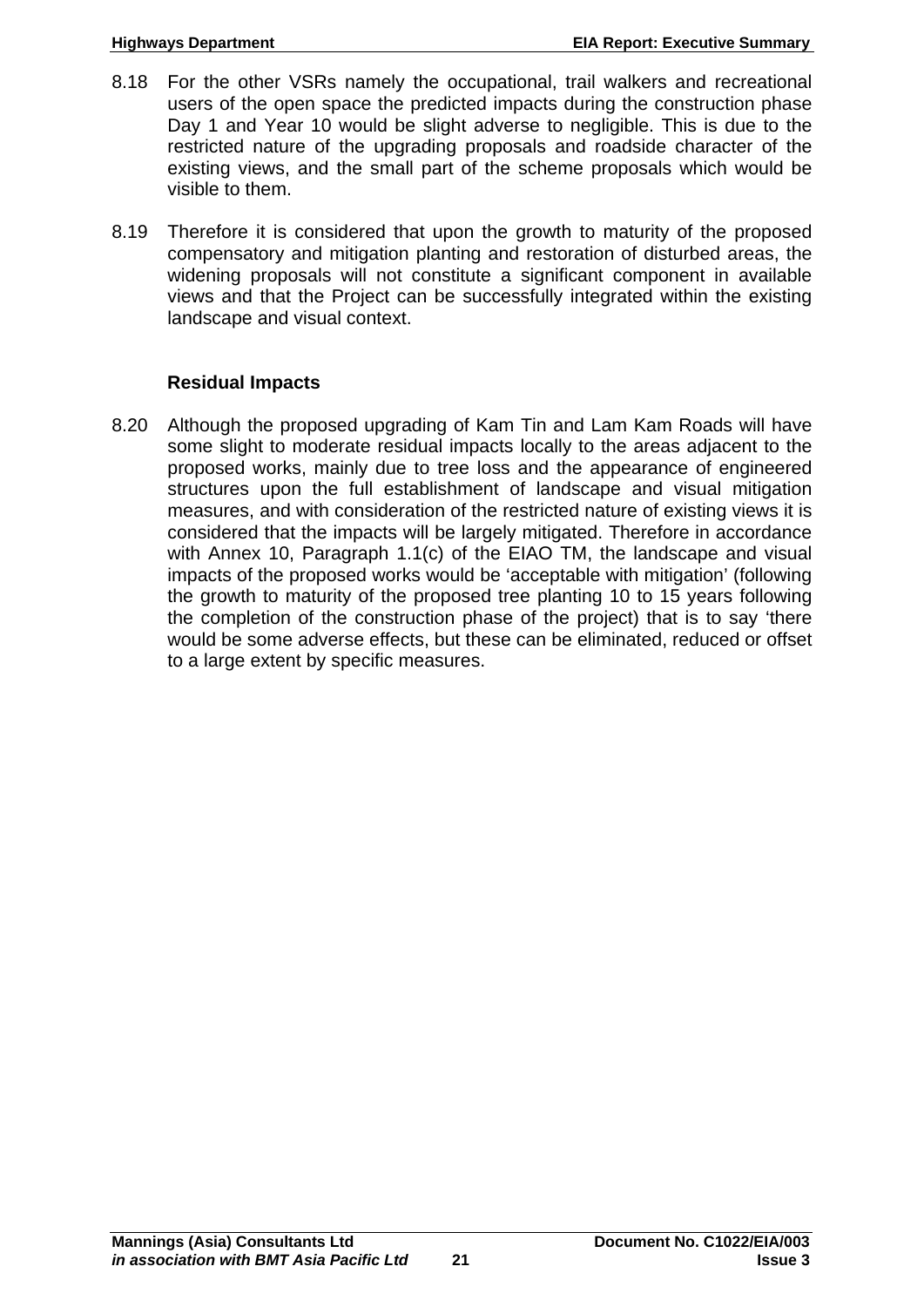#### <span id="page-23-0"></span>**9.0 CONCLUSIONS**

- 9.1 Environmental impacts associated with the proposed Project during the construction and operational phases have been summarized in this report, and mitigation measures have been proposed to reduce impacts to an acceptable level as necessary and supported by a programme of environmental monitoring and audit if appropriate.
- 9.2 The major conclusions of the environmental study are summarized below.

#### **Air Quality Impacts**

- 9.3 Due to the small amount of dust emissions from the active construction site, the dust impacts arising during the construction phase have been anticipated to be insignificant with the implementation of the dust suppression measures stipulated in the Air Pollution Control (Construction Dust) Regulation. EM&A is required to ensure proper implementation of the dust suppression measures.
- 9.4 According to the model predictions, no adverse air quality impact on the identified ASRs is expected from the traffic emissions.

#### **Noise Impacts**

- 9.5 Construction noise from the powered mechanical equipment (PME) has been predicted to cause adverse impacts on the identified NSRs due to the close proximity of these NSRs to the noisy plants. Mitigation measures such as quiet PME and temporary noise barrier/screen have been proposed to reduce the noise impacts. Residual impacts on some NSRs would be anticipated. Construction EM&A is recommended.
- 9.6 During the operational phase, no significant difference of the traffic noise impacts before and after the proposed Project has been predicted. No direct mitigation measure is required to reduce the traffic noise impacts.

#### **Water Quality Impacts**

9.7 With the implementation of the recommended mitigation measure such as control measures on the surface runoff and drainage from the works area, proper site management and good housekeeping practices, no adverse water quality impact on the receiving in-land water bodies has been anticipated during the construction phase. Routine site inspection during construction phase is recommended.

#### **Waste Implications**

9.8 With proper handling, transport and disposal of waste using the recommended good management and site practices, no significant environmental impacts during the construction phase has been expected. It is the contractor's responsibility to ensure that these practices and the mentioned Regulations and EPD's requirement are implemented in order to manage the wastes generated from the site properly. Regular site inspections of the waste management during the construction phase are recommended.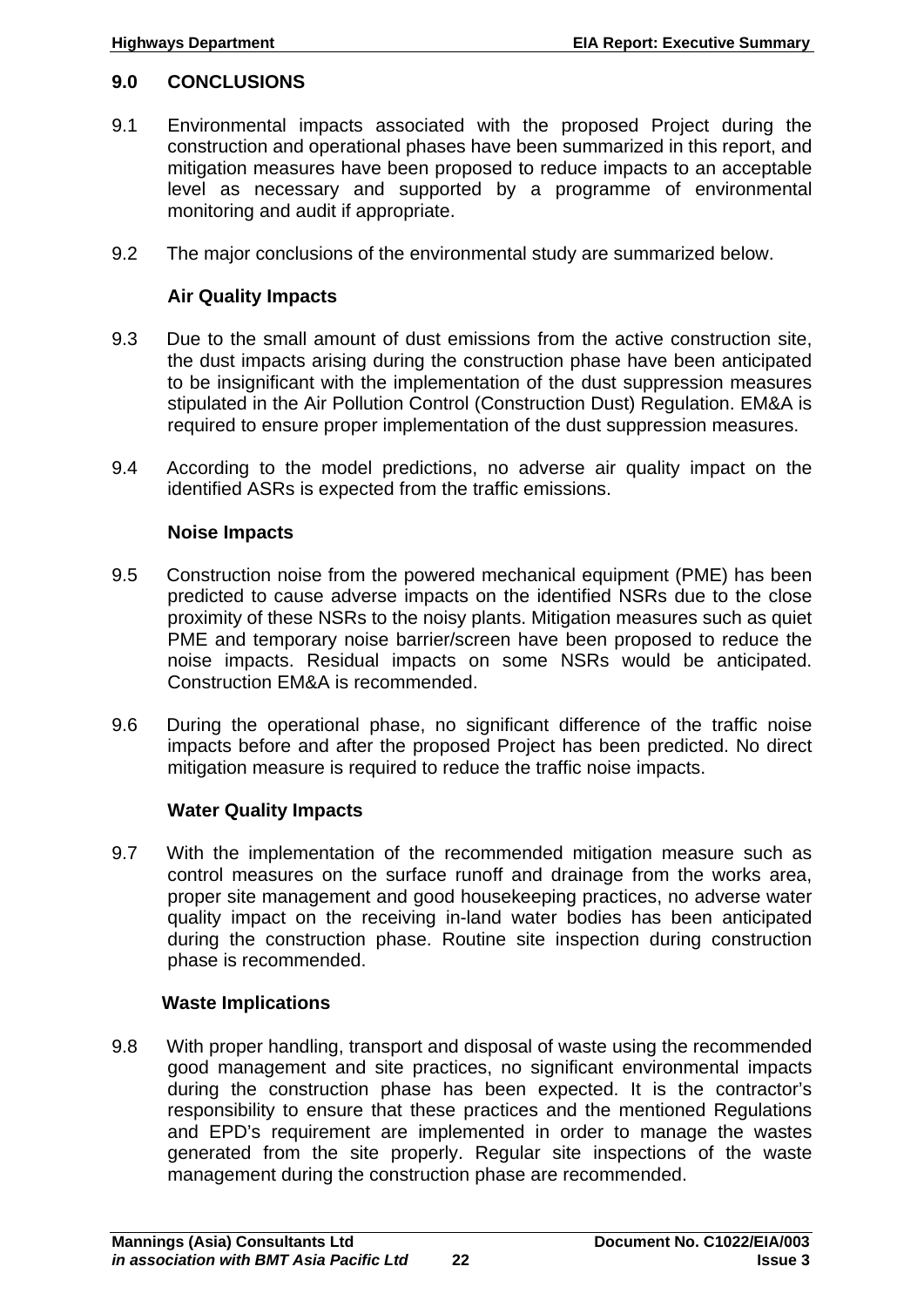9.9 The potential land contamination issues can be adequately controlled with suitably planned construction and works in accordance with the remediation action plan and the recommended precautionary protection measures for workers.

### **Ecology**

- 9.10 Most of the immediate study area is occupied by urbanised / disturbed, with the remainder mainly comprising plantation secondary woodland and largely abandoned agricultural land. However there are undisturbed areas remote from the roadside where wildlife exists.
- 9.11 The main construction phase impact is associated with site clearance and geotechnical works, resulting in tree felling and removal of ground vegetation. These activities will primarily affect urbanized / disturbed land, but also some 0.76 hectares of secondary woodland dominated by common trees on engineered slopes, approximately 117 $m<sup>2</sup>$  of the periphery of a meander and approximately  $208m^2$  of a drainage channel. Site inspections are proposed to ensure mitigation measures are properly implemented.
- 9.12 Due to close proximity to road traffic and the existing road traffic disturbance along the roadside, wildlife of conservation concern prefer to frequent areas distant from the roadside. As such, no significant disturbance impacts are anticipated.

### **Landscape and Visual Impact**

- 9.13 Given the nature of the proposed project and the full implementation of the proposed mitigation measures the potential residual landscape and visual impacts will not be significant and will be acceptable after mitigation. The proposals will take place within an existing road corridor and so impacts to landscape resources and the landscape character of the area will be limited. The main mitigation measures include the (i) preservation, where possible, of existing trees; (ii) the aesthetic consideration of the appearance of the main engineering structures and (iii) the planting of new native trees and shrubs in roadside areas. These planting proposals are designed to restore and enhance the landscape setting and visual amenity of the road and its ecological value.
- 9.14 In total of 1763 existing trees, 1286 trees will be preserved in-situ and 6 trees will be transplanted to new locations within the road corridor. The affected trees are largely exotic, plantation species with many exhibiting a poor form and health condition. The compensatory planting proposals include some 559 specimen standard sized trees and  $3,031\,\text{m}^2$  of mass woodland planting using light standard sized trees to compensate for the loss of existing trees and enhance the landscape and visual amenity of the road corridor.
- 9.15 The residual impacts on most landscape resources will largely be slight adverse to negligible during Year 10 of the Operational Phase of the project. Impacts on the existing landscape character will be slight adverse to negligible due to the existing character of the road corridor and the enclosure provided by existing roadside trees and buildings and the growth to maturity of the proposed mitigation planting. The residual impacts for residential properties within the villages which line the route alignment would be moderate during